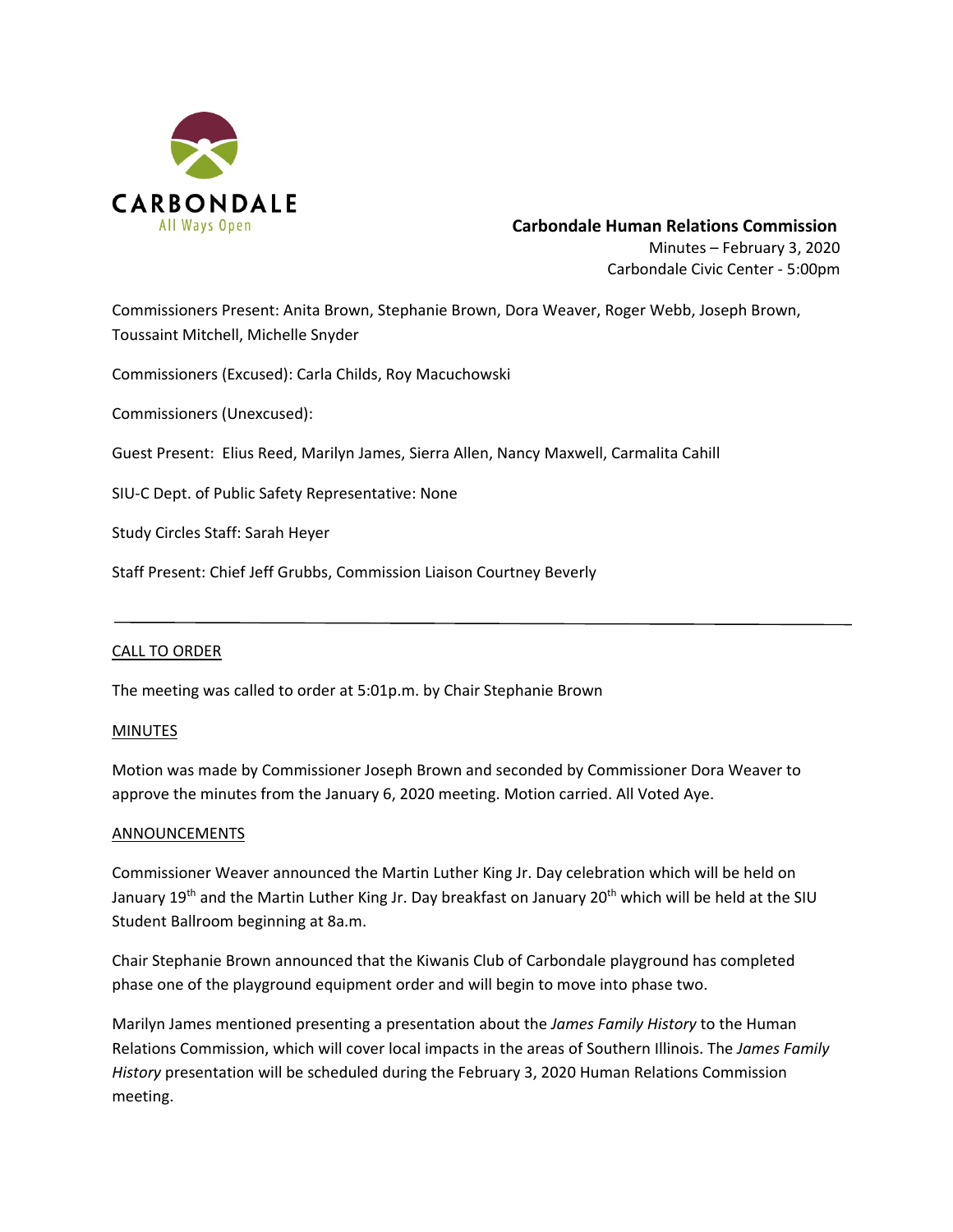Commissioner Weaver announced that the Black Graduate Greek Council will host a debate watch party at Carbondale's Chili's Grill & Bar which will be scheduled for January 14, 2020 beginning at 7p.m.

Commissioner Mitchell announced that he was offered and has accepted an internship with Senator Tammy Duckworth Office in Washington, D.C.

Carmalita Cahill invited the Human Relations Commissioners to the Marion VA Medical Center on January 21, 2020 to attend a presentation on Dr. Martin Luther King Jr. Time of presentation will be announced at a later date.

Scott Martin mentioned that he attended the fall 2019 Citizens Police Academy and encouraged the Human Relations Commissioners to attend the spring 2020 Citizens Police Academy.

Elius Reed mentioned the hiring of SIU President Dr. Daniel F. Mahony from Winthrop University in South Carolina.

Commissioner Webb announced that the Sierra Club will have a presentation on January 9, 2020 on Building Resilient Communities, Food Forests, and Intergenerational Stewardship. The presentation will begin at 5p.m. located at the Carbondale Township Hall.

Carbondale Spring will host a training on Nonviolent Communication Workshop, which is scheduled for January 12, 2020 located at the One Innovation Place which will begin at 12p.m.

# OLD BUSINESS

Chief Grubbs mentioned that the Carbondale Christmas Store "Coats for Kids Drive" was successful and the Carbondale Police Department was able to supply families with winter coats.

# NEW BUSINESS

Sierra Allen a Community Outreach Coordinator for Illinicare Health presented an open dialogue to the Human Relations Commission in regards to Illinicare Health.

# *Chief Grubbs exit the meeting at 5:30p.m.*

Nancy Maxwell the Medical and Legal Advocate of the Eurma C. Hayes Center discussed creating a youth conference for local Southern Illinois youth and to discuss the space usage at the Eurma C. Hayes Center.

Chair Stephanie Brown suggested to Nancy Maxwell to have her organization and members to attend Human Relations Commission meetings to continue the conversations on creating youth conferences for Southern Illinois youth.

# *ISSUES*

None To Report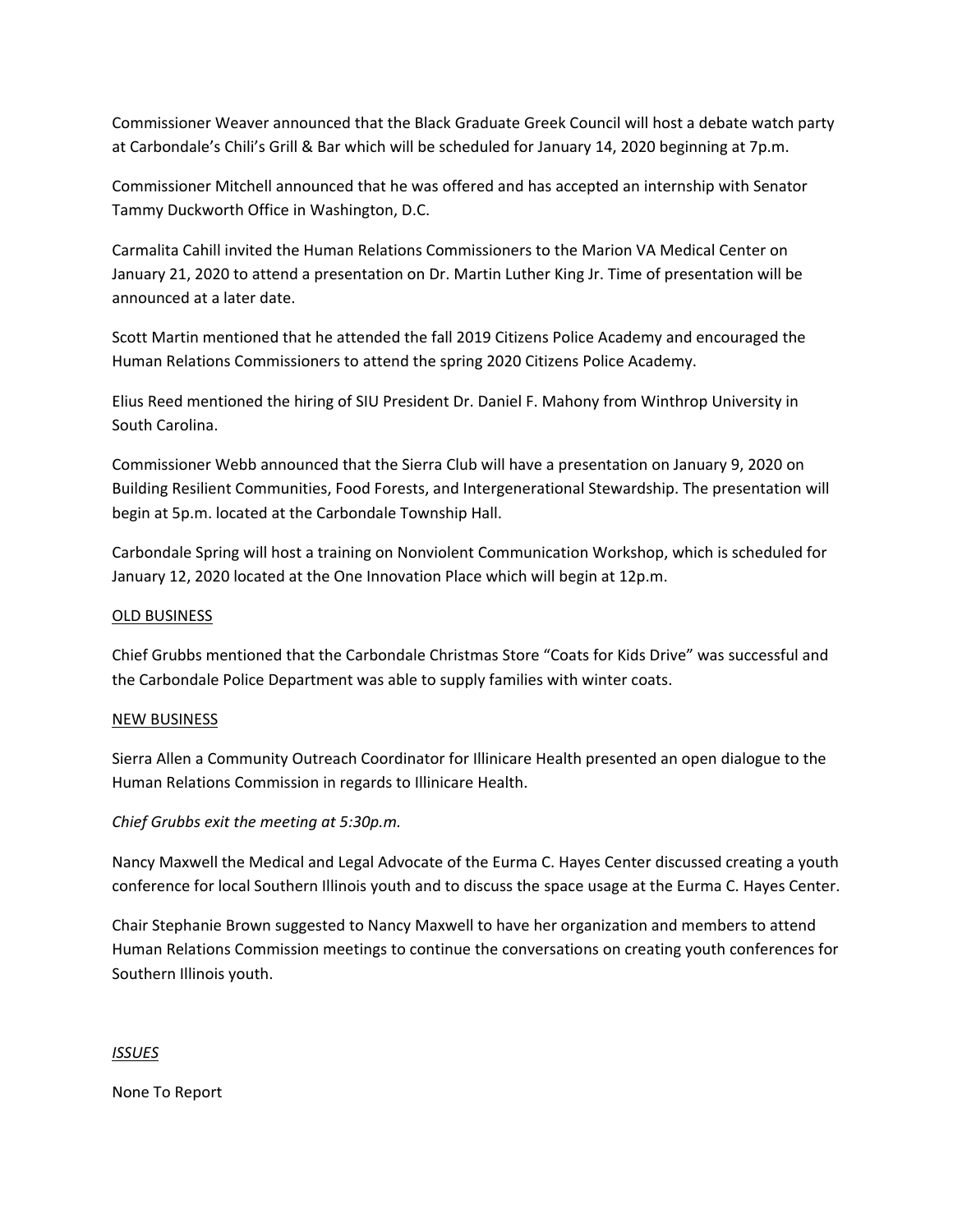# *Public Education/HRC Website*

None to Report

# *Public Forums/Events*

None To Report

#### **PUBLIC COMMENTS**

Elius Reed mentioned a local home invasion that occurred on January 1, 2020 south of Carbondale and discussed the shooting incident that occurred on December 31, 2019 at the Carbondale's Ross Dress For Less parking lot.

# **COMMISSION COMMENTS**

Commissioner Weaver mentioned that she has submitted an email to Mayor Mike Henry in December regarding extending her Human Relation Commission membership as Commissioner.

# **PROCESS ASSESSMENT**

# *Study Circles Neighborhood Action Group*

Sarah Heyer announced that the Neighborhood Alliance meeting will be held on February 8, 2020 located at the First United Methodist Church beginning at 10a.m.

#### *Sparrow Coalition Report*

Carmalita Cahill discussed updates on the Carbondale Warming Center and the daily operations of volunteers and residents of the Warming Center.

#### *Neighborhood Action Group Report*

None to Report

# *Non‐Violent Carbondale Project Report*

Sarah Heyer mentioned that the Nonviolent Carbondale Group discussed creating peace ribbons that will be distributed to local organizations in Carbondale and displayed sample ribbons that were created in 1985.

Chair Stephanie Brown suggested that Sarah Heyer bring ribbons and blankets as samples to the Dr. Martin Luther King Jr. Day breakfast for display.

# *Racial Justice Coalition*

None to Report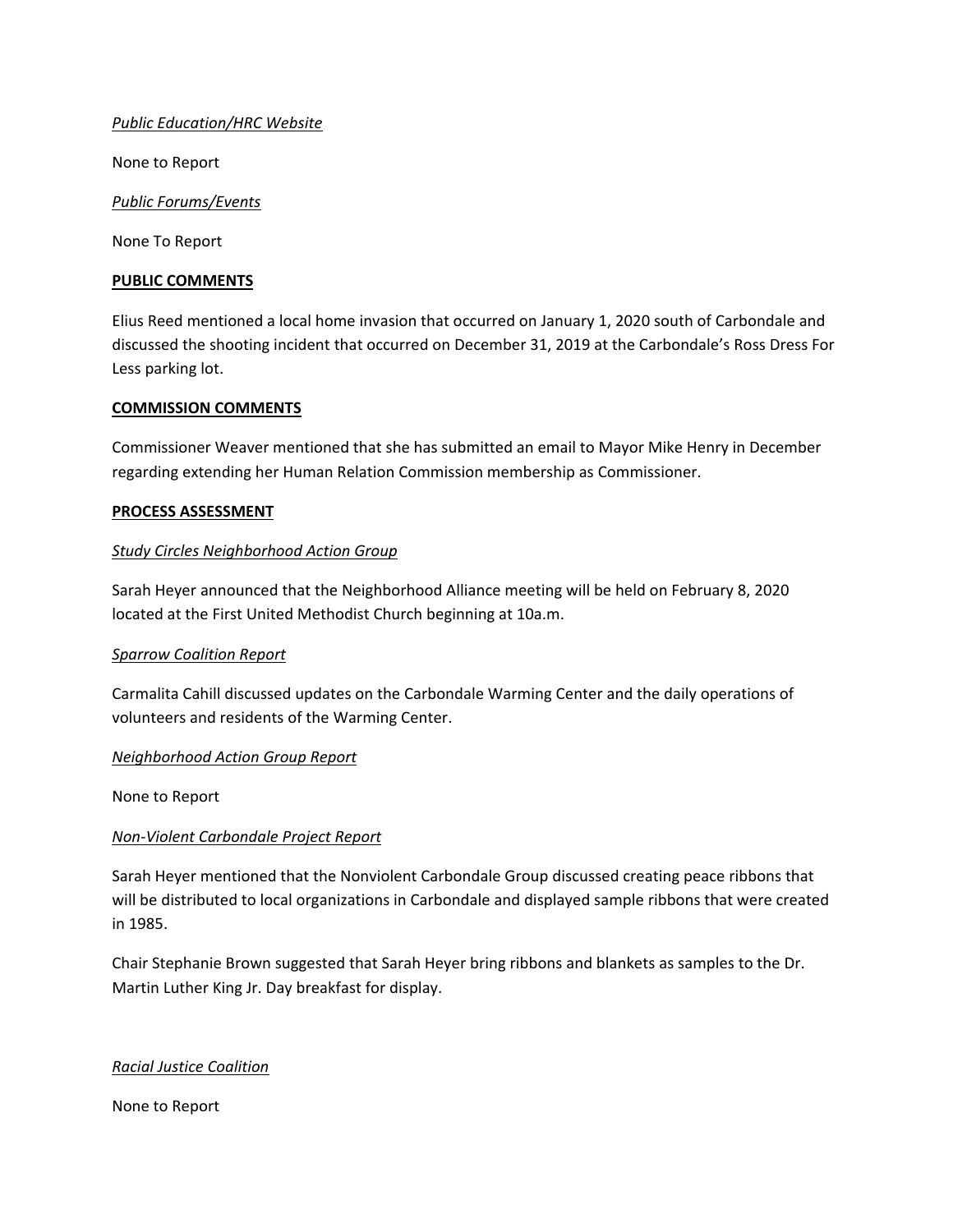# *Race Unity Group*

Scott Martin suggested that the Human Relations Commissioners should attend the premiere of the movie *Just Mercy* and other documentary and films that will premiere on streaming services.

*Law Enforcement* 

None to Report

*Items for City Council* 

None To Report

# **ADJOURNMENT**

Next meeting – March 2, 2020. There being no further business, Chair Stephanie Brown closed the meeting to adjourn.

Meeting adjourned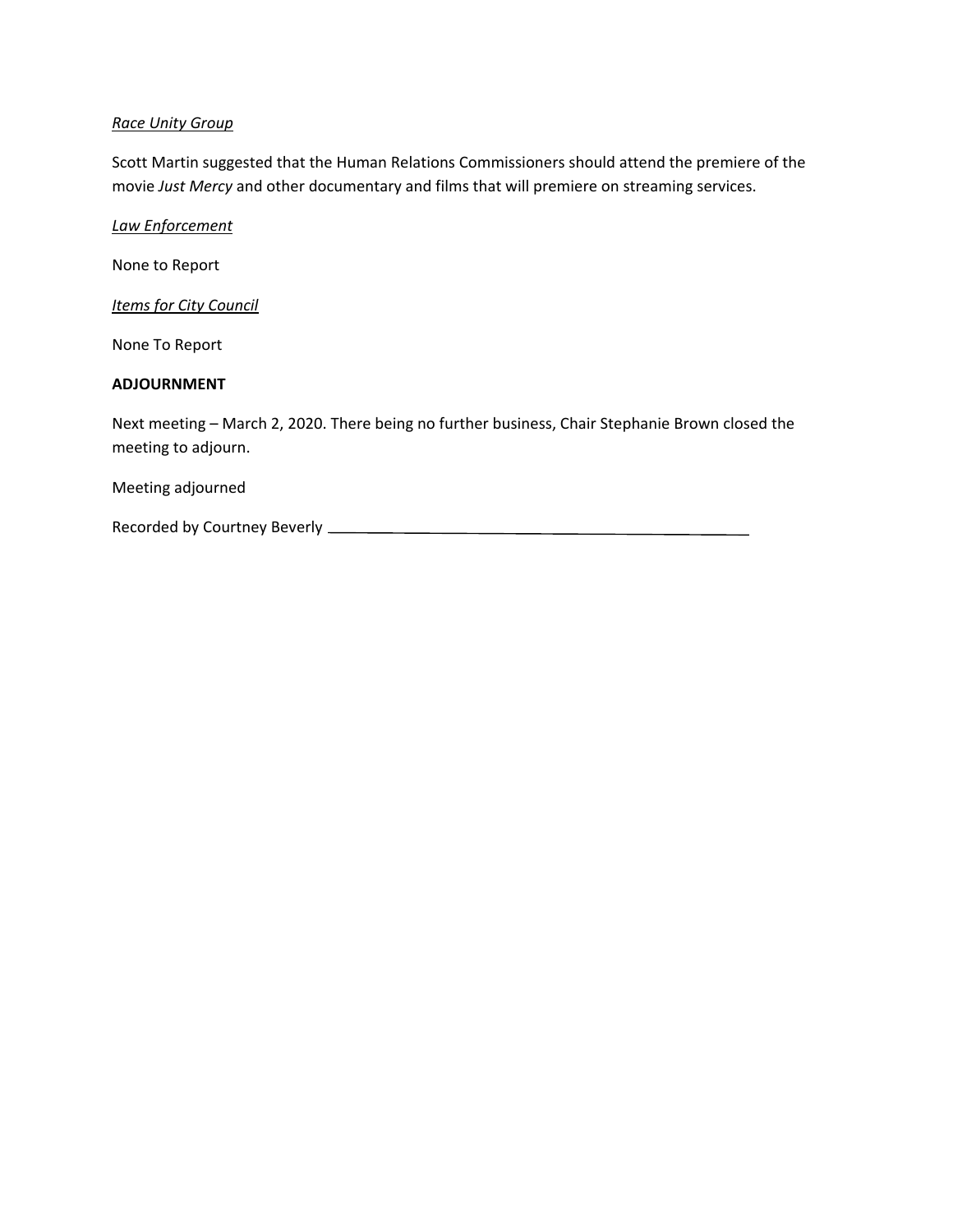

# **Carbondale Human Relations Commission** Minutes – March 2, 2020

Carbondale Civic Center ‐ 5:00pm

Commissioners Present: Anita Brown, Stephanie Brown, Dora Weaver, Roger Webb, Michelle Snyder, Carla Childs, Roy Macuchowski

Commissioners (Excused): Joseph Brown

Commissioners (Unexcused):

Guest Present: Elius Reed, Kathy Neely, Sage Banks, Diana Brawley Sussman

SIU‐C Dept. of Public Safety Representative: None

Study Circles Staff: Sarah Heyer

Staff Present: Commission Liaison Courtney Beverly

# CALL TO ORDER

The meeting was called to order at 5:06p.m. by Chair Stephanie Brown

#### **MINUTES**

Motion was made by Commissioner Anita Brown and seconded by Commissioner to approve the minutes from the February 3, 2020 meeting. Motion carried. All Voted Aye.

#### ANNOUNCEMENTS

Sarah Heyer announced that Keep Carbondale Beautiful is searching for a new Executive Director.

Commissioner Weaver mentioned that Commissioner Anita Brown and Commissioner Snyder will create a banner for the 11 Days for Peace.

Commissioner Weaver announced two potluck luncheons which will be held on February  $8<sup>th</sup>$  and February 9<sup>th</sup> located at the Carbondale Muslim Center in Carbondale, Illinois.

Chair Stephanie Brown announced that playground equipment have been ordered for the inclusive playground at Turley Park and are currently fundraising and accepting donations.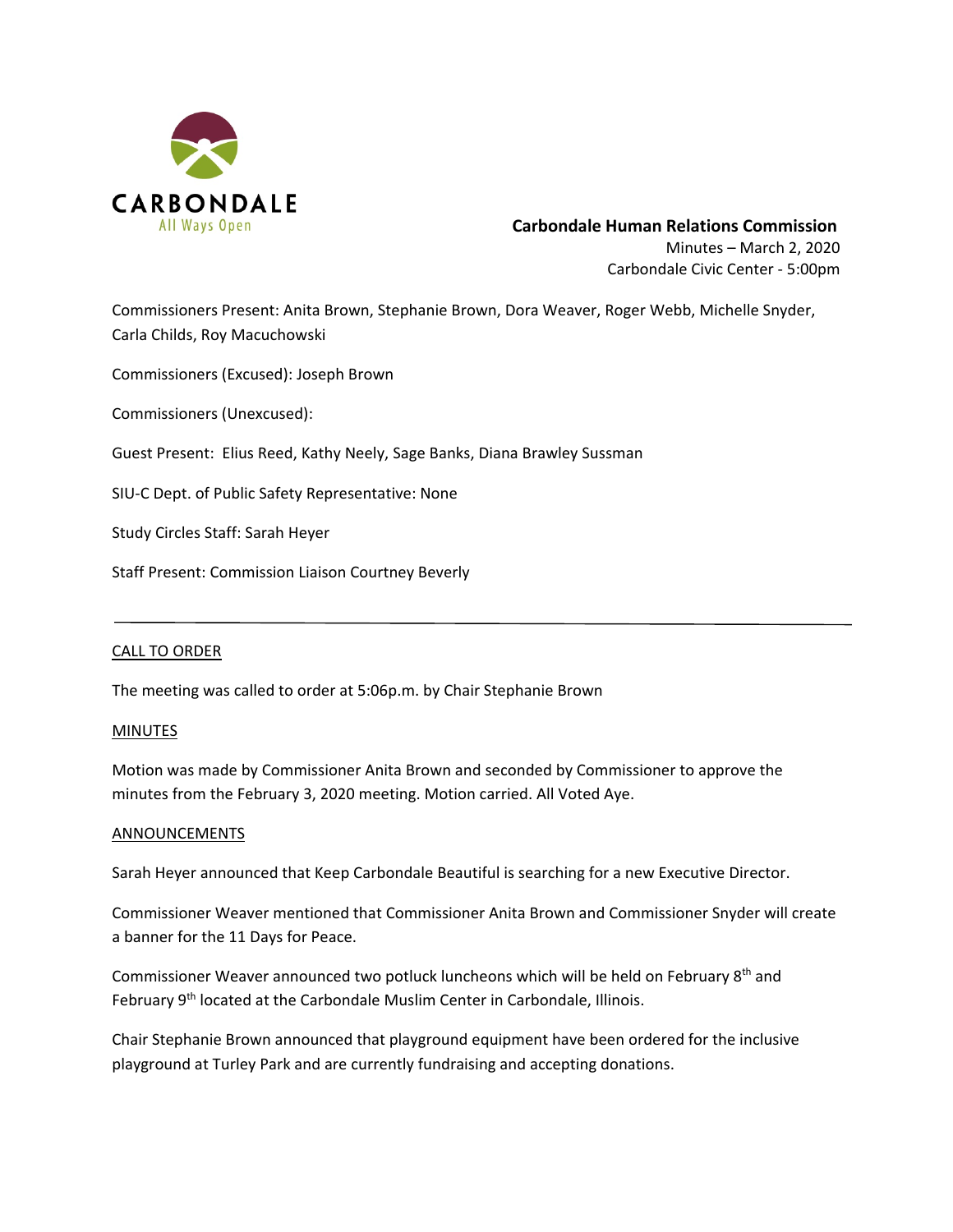Elius Reed mentioned that the Laborers Local 773 are accepting applications on February 4, 2020 beginning at 10a.m. for their apprenticeship program.

# OLD BUSINESS

Commissioner Webb mentioned that the Carbondale Community Solar Working Group are developing a group‐by for Southern Illinois solar.

United Carbondale will be meeting at the Carbondale African American Museum on February 10, 2020 beginning at 5p.m.

NEW BUSINESS None To Report *ISSUES*  None To Report *Public Education/HRC Website*  None to Report

# *Public Forums/Events*

Marilyn James presented a presentation about the *James Family History* to the Human Relations Commission and Carbondale residents, which covered impacts the James's family contributed in the areas of Southern Illinois.

# **PUBLIC COMMENTS**

Elius Reed mentioned that on August 18, 2008 the Laborers Local 773 in Marion, Illinois have created a high school apprenticeship program. Mr. Reed stated that the Laborers Local 773 met with the Illinois Governor and Lieutenant Governor in December in regards to request funding for the new apprenticeship program and recruitment.

Elius Reed met with Cairo High School Superintendent Andrea Evers and discussed that the local school board have approved an understanding agreement to join the Local 773 apprenticeship program.

On December 2019 Mr. Reed attended the Carbondale School Board meeting and made a public comment about the status of the Local 773 apprenticeship program. Mr. Reed stated that Superintendent Stephen Murphy will meet with the Laborers Local 773 and discuss the high school apprenticeship program.

Elius Reed mentioned the 1975 City of Carbondale Affirmative Action Plan and discussed the current revising of the action plan.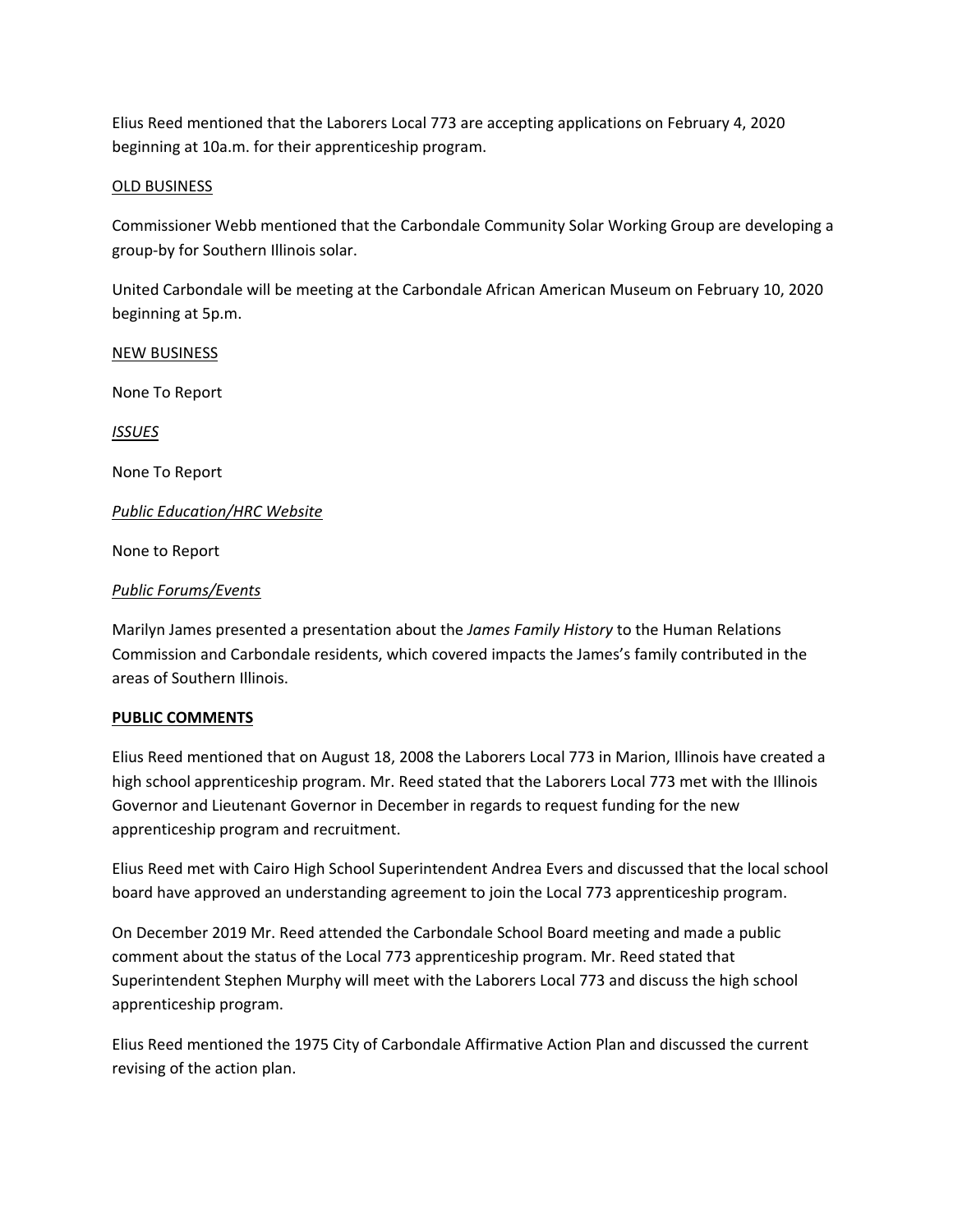Elius Reed mentioned that an SIU official stated that enrollment has declined for 2020 and Mr. Reed also attended the job conference at SIU where Governor J.B. Pritzker presented.

The process of a million dollar funding project was announced to upgrade and begin expanding the communication building.

Elius Reed mentioned an incident and arrest that occurred during New Year's Eve night.

# **COMMISSION COMMENTS**

Commissioner Snyder announced the SI Wellness Expo which will be held at John A. Logan College on March 21, 2020 beginning at 8a.m.

#### **PROCESS ASSESSMENT**

# *Study Circles Neighborhood Action Group*

None to Report

# *Sparrow Coalition Report*

Commissioner Webb mentioned that the Sparrow Coalition recently changed their meeting dates to every first Tuesday of every month beginning at 9a.m. located at the First Christian Church in Carbondale, IL.

Commissioner Webb discussed updates on the Carbondale Warming Center with the assistance of SIU Interns from the Carbondale Public Library.

The First Presbyterian Church are offering free laundry services to the Carbondale community.

#### *Neighborhood Action Group Report*

Sarah Heyer announced that the Neighborhood Action Group meeting will be held on February 5, 2020 beginning at 5p.m.

#### *Non‐Violent Carbondale Project Report*

None to Report

*Racial Justice Coalition*

None to Report

#### *Race Unity Group*

Commissioner Weaver mentioned that a banner was created for the 11 Days for Peace.

Commissioner Waver announced the Margie Parker Teach‐In for Peace. Presentation given by Natasha Erskine, Deputy Coordinator Chicago Veterans for Peace, will present "My Journey: From Active Duty to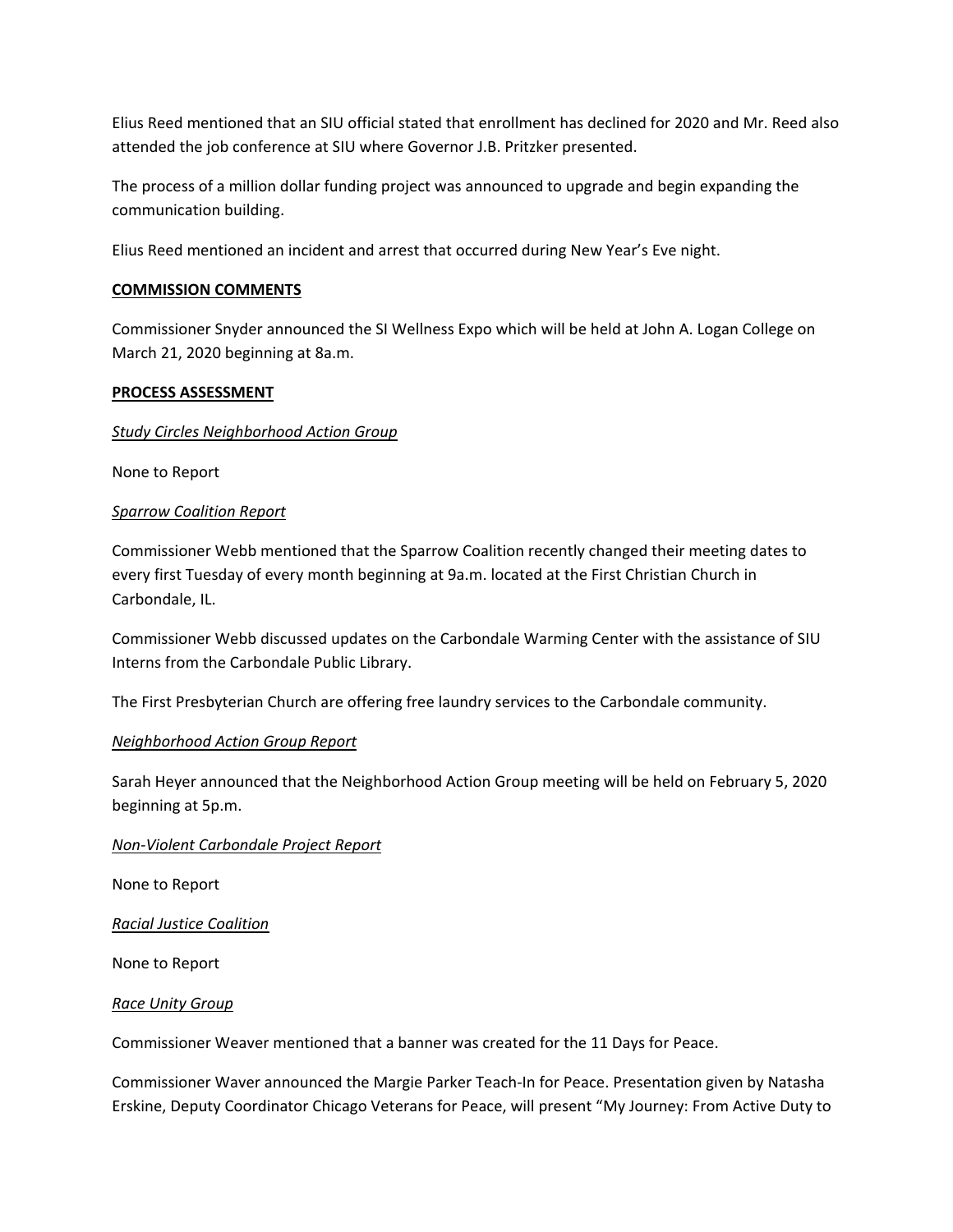Discovering Pieces of Peace." The presentation will be located at the Carbondale Civic Center on February 4<sup>th</sup> beginning at 7p.m.

*Law Enforcement* 

None to Report

*Items for City Council* 

None To Report

# **ADJOURNMENT**

Next meeting – April 6, 2020. There being no further business, Chair Stephanie Brown closed the meeting to adjourn.

Meeting adjourned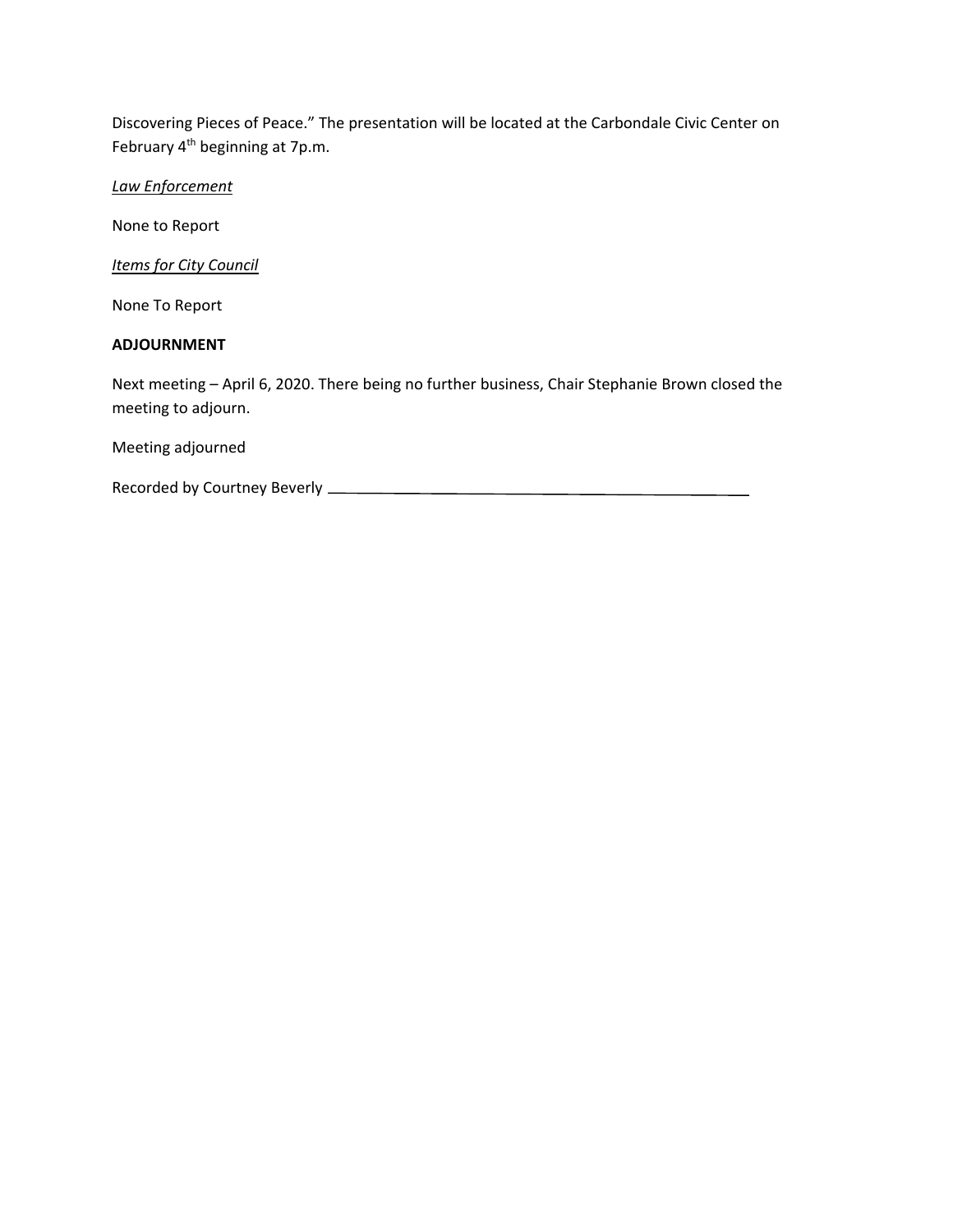

# **Carbondale Human Relations Commission** Minutes – July 6, 2020

Carbondale Civic Center ‐ 3:30pm

Commissioners Present: Anita Brown, Stephanie Brown, Dora Weaver, Roger Webb, Michelle Snyder, Carla Childs, Joseph Brown

Commissioners (Excused):

Commissioners (Unexcused): Roy Mazcuchowski

Guest Present: Nancy Maxwell

SIU‐C Dept. of Public Safety Representative: None

Study Circles Staff:

Staff Present: Commission Liaison Courtney Beverly

#### CALL TO ORDER

The meeting was called to order at 3:40p.m. by Chair Stephanie Brown

#### **MINUTES**

Motion was made by Commissioner Michelle Snyder and seconded by Commissioner Joseph Brown to approve the minutes from the March 2, 2020 meeting. Motion carried. All Voted Aye.

#### ANNOUNCEMENTS

None to Report

#### OLD BUSINESS

Chair Stephanie Brown mentioned that the Human Relations Commission Retreat will reschedule for fall 2020.

Commissioner Joseph Brown mentioned the City of Carbondale Affirmative Action Plan documents which were emailed to all the Commissioners. Chair Stephanie Brown announced that all Commissioners will review the Affirmative Action Plan and will submit a revision as a Commission to the City of Carbondale Diversity and Compliance Officer Alicia Jackson.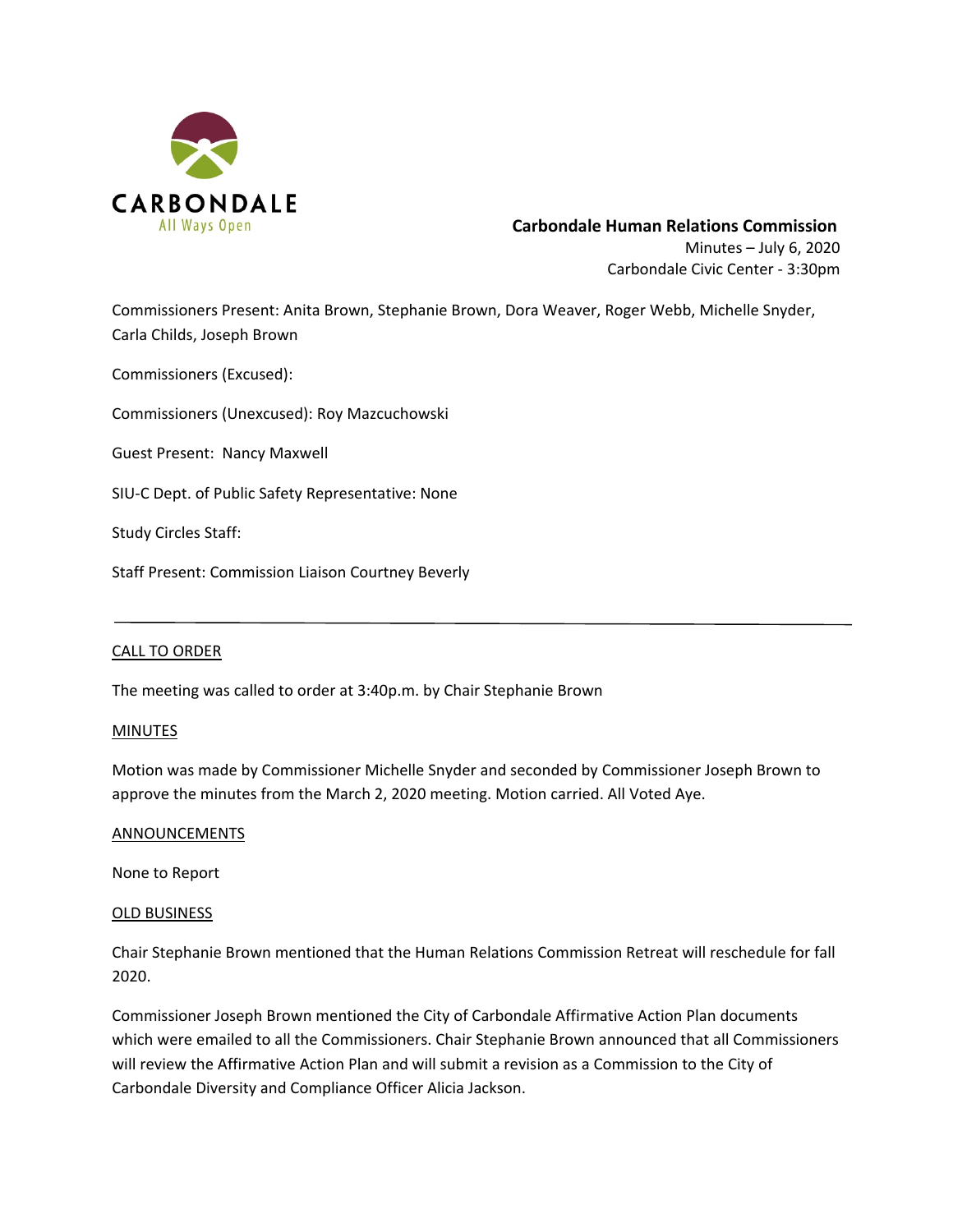Commissioner Weaver mentioned the status of her reappointment to the Human Relations Commission. Further information will be announced at a later date.

# NEW BUSINESS

Chair Stephanie Brown and Commissioners discussed the events that are in our world news. Chair Brown suggested that the Human Relations Commission can host a Virtual Town Hall Zoom meeting with other organizations in Carbondale. Chair Stephanie Brown mentioned to the Commissioners several dates the week of July 20<sup>th</sup> to host a Virtual Town Hall Zoom meeting. Commissioner Snyder volunteered to develop a list of all local organization that would like to be invited and participate in the Virtual Town Hall meeting.

*ISSUES* 

None To Report

*Public Education/HRC Website* 

None to Report

*Public Forums/Events* 

None to Report

# **PUBLIC COMMENTS**

Nancy Maxwell mentioned a Little Caesar's employee and the Sign Code Prohibiting Sign Spinners and Little Caesar's Sign Code Violation.

#### **COMMISSION COMMENTS**

The Commission discussed Nancy Maxwell's comment about the Sign Code Prohibiting Sign Spinners and Little Caesar's Sign Code Violation. Chair Stephanie Brown suggested to vote if the Human Relations Commission would like to write a letter of support to the City of Carbondale to reconsider the Sign Code Prohibiting Sign Spinners ordinance and reinstate the Little Caesar's employee.

Motion was made by Chair Stephanie Brown to have the Human Relations Commission to send the City of Carbondale a letter in support of the Little Caesar's employee and ask to reconsider the sign spinner's ordinance. 6 Voted Aye and 1 Voted Opposed.

Commissioner Snyder and Commissioner Childs mentioned to the Commission about gathering more information about the sign ordinance and then submitting a letter based off of the Sign Code Prohibiting Sign Spinners ordinance.

Chair Stephanie Brown withdrew the vote to have the Human Relations Commission send the City of Carbondale a letter in support of the Little Caesar's ordinance.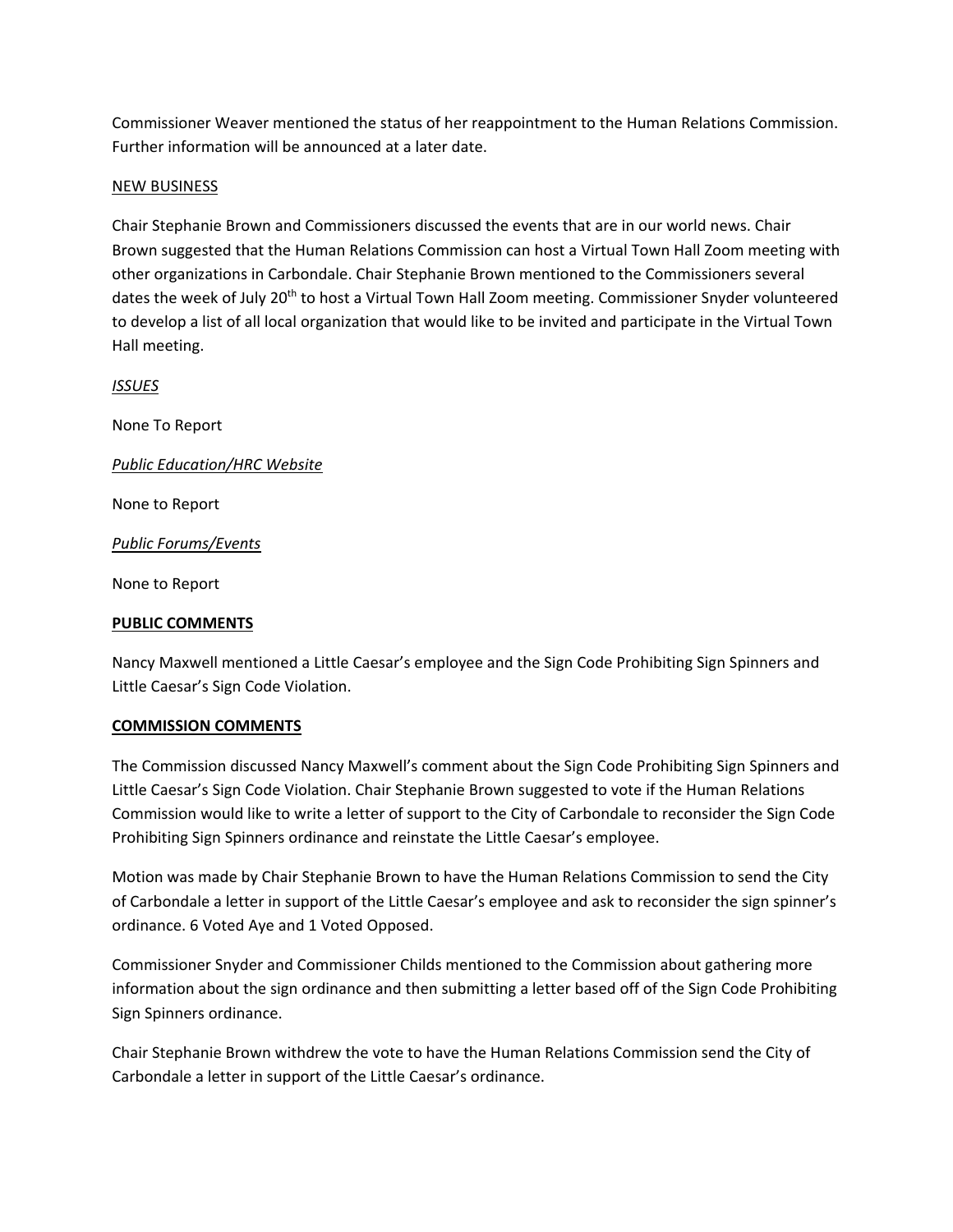Chair Stephanie Brown requested copies of the Sign Code Prohibiting Sign Spinners ordinance.

Commissioner Childs mentioned that the Human Relations Commission should host a meet and greet with SIUC Chancellor Austin A. Lane. Chair Brown announced that Commissioner Childs will coordinate the meet and greet with SIU Chancellor Austin Lane and the Human Relations Commission.

Commissioner Snyder suggested that the meet and greet should be a Zoom meeting with Chancellor Austin Lane and Commissioners.

Commissioner Webb announced two solar programs in the Southern Illinois area that will help fight climate change. Solarize Southern Illinois developed a 'group buy' to install solar panels for residents, including financing options, that will help the environment, and greatly reduce energy costs. The Illinois Solar for All program will allow lower income residents, including renters, to obtain around a 20% savings on their Ameren electric bill. Contact Commissioner Webb, or Karen Knodt of First Christian Church, for details.

Chair Brown announced that Lenus Turley Park playground equipment have recently been taking down and will be replaced with new equipment for the Inclusive playground.

Chair Brown mentioned that on July 9, 2020 Rock Hill Baptist Church, Carbondale NAACP and Labor Local 773 will host a Drive Through Drop Off located at Attucks Park beginning at 1:30p.m.

# **PROCESS ASSESSMENT**

# *Study Circles Neighborhood Action Group*

None to Report

# *Sparrow Coalition Report*

Commissioner Webb announced that the Sparrow Coalition meeting are every first Tuesday of every month beginning at 9a.m. Sparrow Coalition meetings will be conducted through Zoom. If you would like to join the Sparrow Coalition meeting, please contact Commissioner Roger Webb at rowebb@hotmail.com.

Commissioner Webb mentioned that the Sparrow Coalition meetings will discuss several homeless programs and announced that the Warming Center recently received a grant to remain open until August 30, 2020.

*Neighborhood Action Group Report*

None to Report

*Non‐Violent Carbondale Project Report* 

None to Report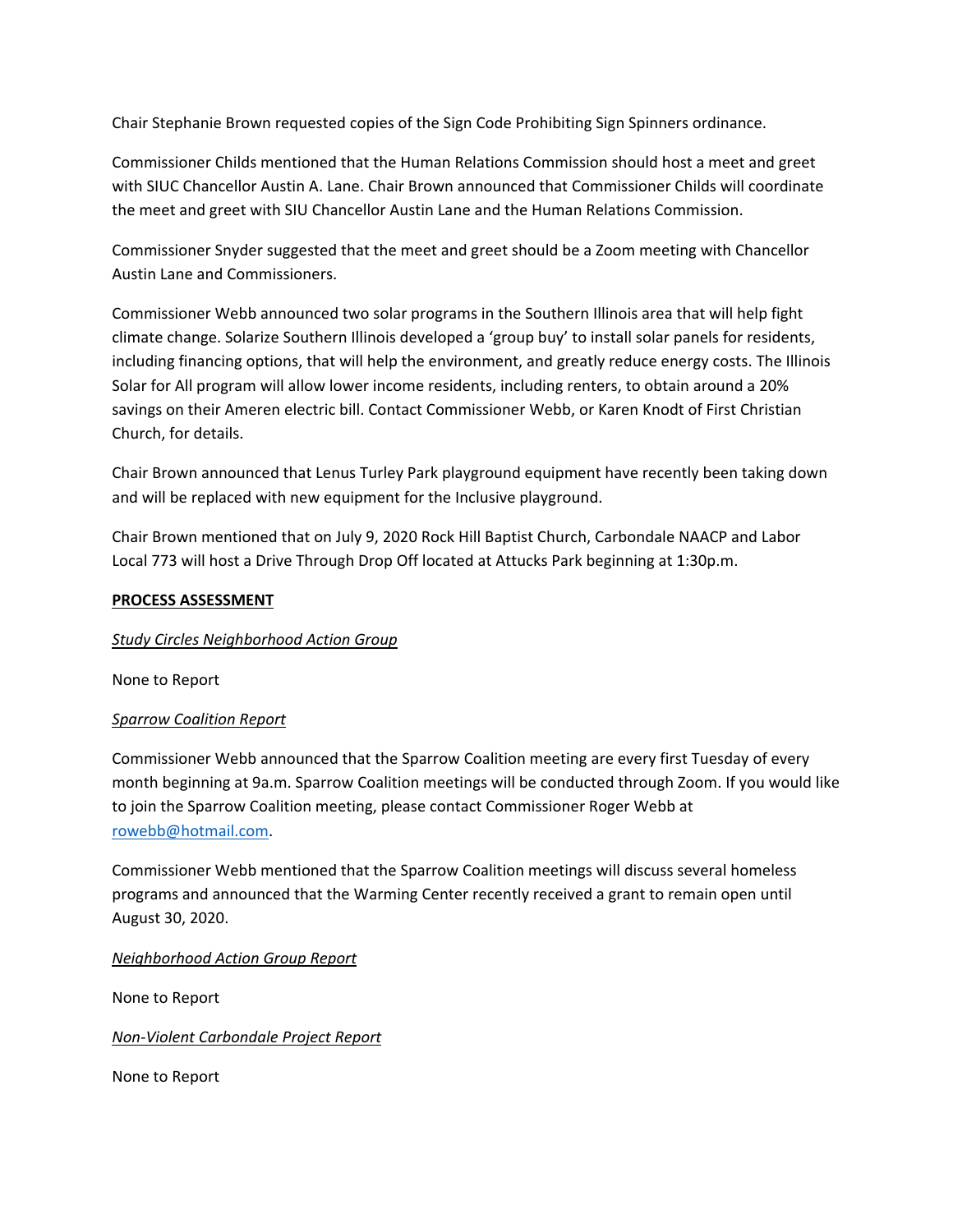# *Racial Justice Coalition*

None to Report

#### *Race Unity Group*

Race Unity meetings have been conducted through Zoom meetings.

Commissioner Weaver announced that Scott Martin will be relocating to Wisconsin in the next couple of weeks.

# *Carbondale United*

Nancy Maxwell mentioned that July 7, 2020 is Blackout Day. The event will be held at Carbondale's First Christian Church which will begin at 5p.m.

Carbondale United will sponsor a Virtual Town Hall meeting for the Carbondale NAACP branch on July 9, 2020 beginning at 5p.m. Individuals are able to register at the Carbondale Public Library or view the meeting on Channel 16 and the Carbondale United Facebook account.

Nancy Maxwell announced that on July 30, 2020 there will be a Youth Summit. More information will be announced at a later date.

# *Law Enforcement*

None To Report

# *Items for City Council*

None To Report

# **ADJOURNMENT**

Next meeting – September 14, 2020. There being no further business, Chair Stephanie Brown closed the meeting to adjourn.

Meeting adjourned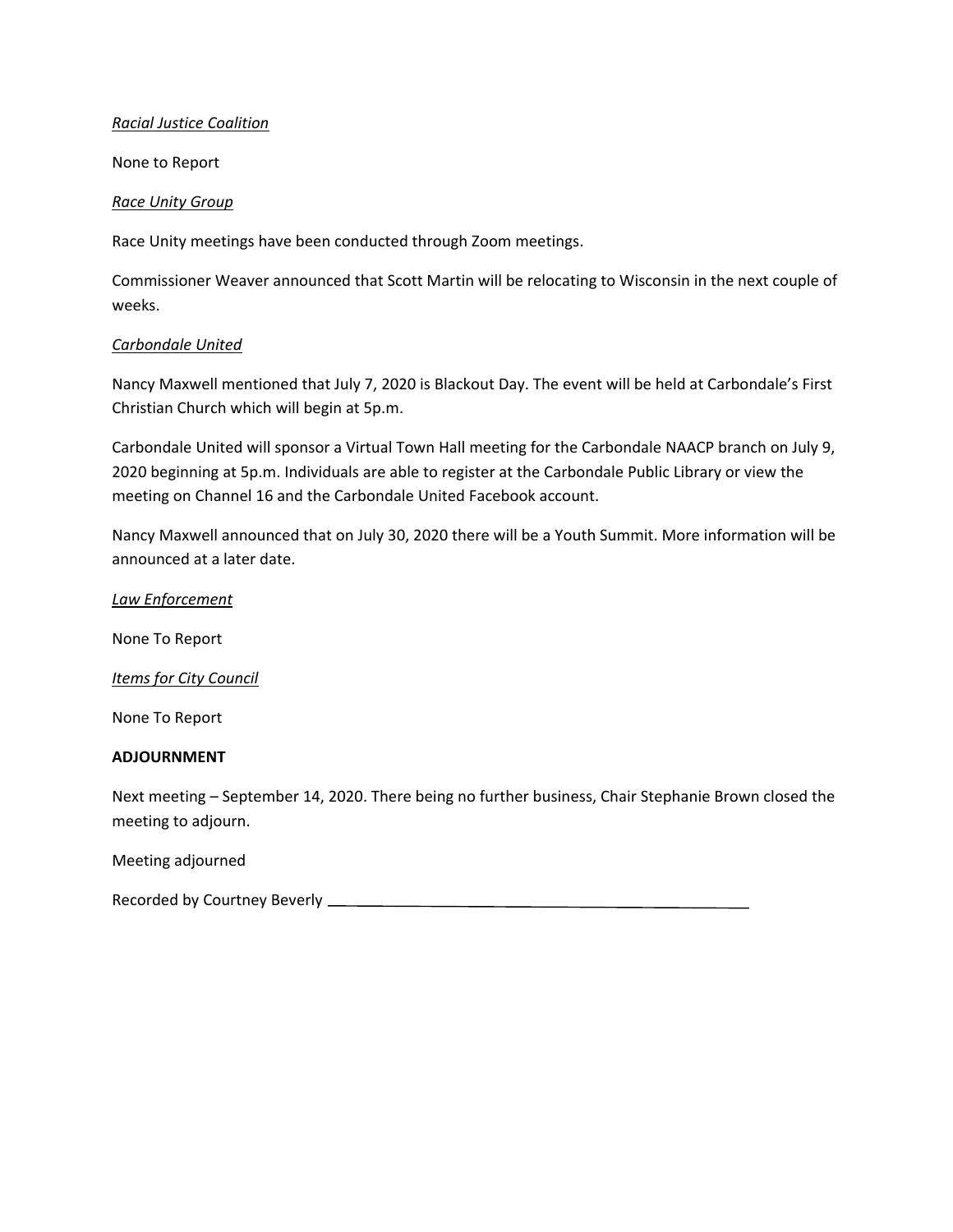

# **Carbondale Human Relations Commission**

Minutes – September 14, 2020 Carbondale Civic Center ‐ 3:30pm

Commissioners Present: Anita Brown, Stephanie Brown, Dora Weaver, Roger Webb, Michelle Snyder, Carla Childs, Joseph Brown

Commissioners (Excused):

Commissioners (Unexcused): Roy Mazcuchowski

Guest Present: Nancy Maxwell

SIU‐C Dept. of Public Safety Representative: None

Study Circles Staff:

Staff Present: Commission Liaison Courtney Beverly, City Clerk Jennifer Sorrell

#### CALL TO ORDER

The meeting was called to order at 3:31p.m. by Chair Stephanie Brown

#### **MINUTES**

Motion was made by Commissioner Joseph Brown and seconded by Commissioner Roger Webb to approve the minutes from the August 3, 2020 meeting. Motion carried. All Voted Aye.

#### ANNOUNCEMENTS

Chair Brown announced that the Laborers Local Union 773 will be distributing food baskets on August 6, 2020 beginning at 1:30 p.m. located at First Baptist Church in Murphysboro, IL.

Commissioner Webb announced the Ralph Smith's dialogue which is presented by the Interfaith Council, the event will be held on August 4, 2020 beginning at 6 p.m. If you would like to join the meeting, please contact Commissioner Roger Webb at rowebb@hotmail.com.

Commissioner Webb mentioned the Blackout Tuesday event, which will be held on August 4, 2020 and located at First Christian Church in Carbondale, IL beginning at 5 p.m.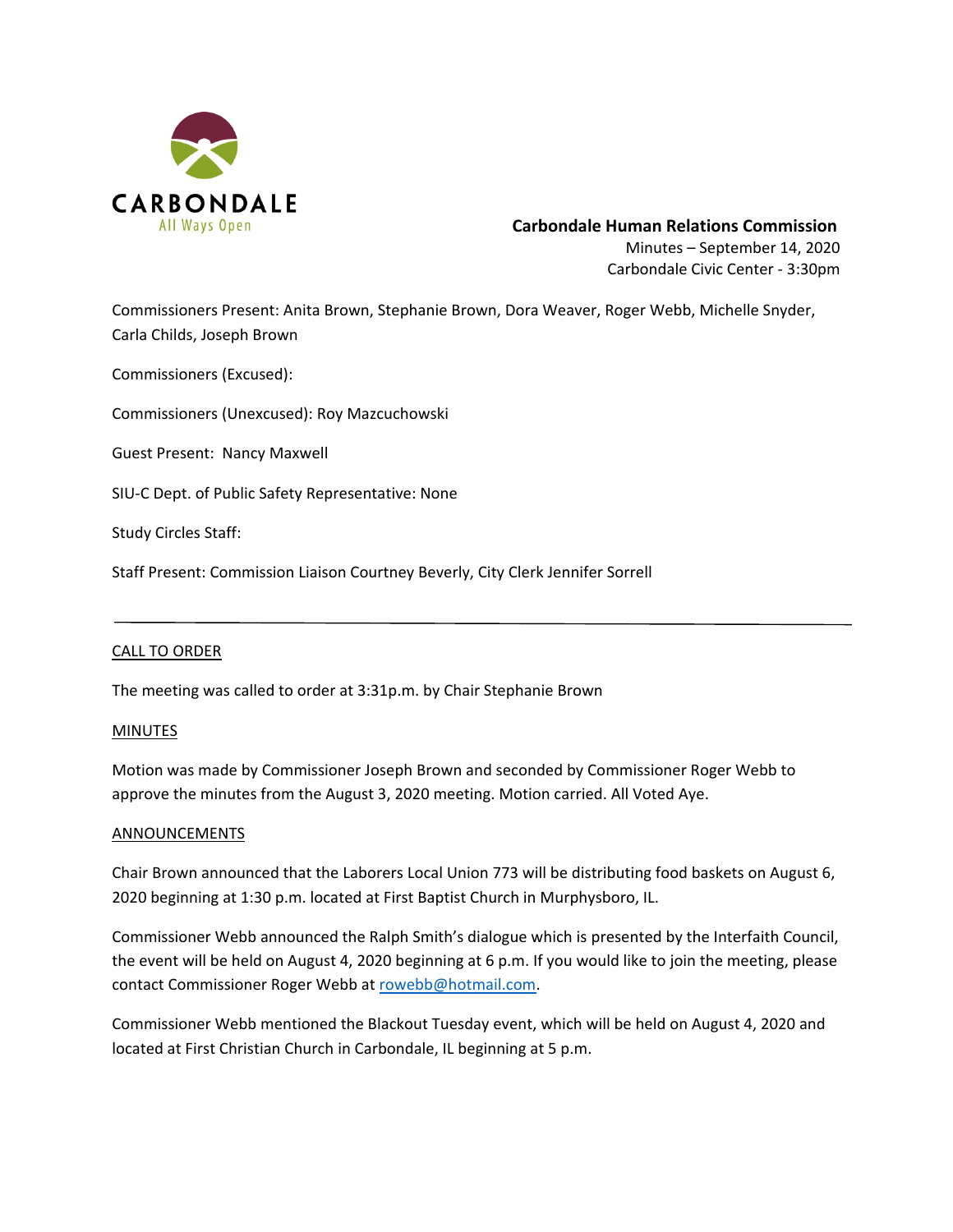Nancy Maxwell announced that Carbondale United will be commemorating the  $57<sup>th</sup>$  anniversary of Dr. Martin Luther King's march on Washington. The event will be held on August 28, 2020 beginning at 5:30 p.m. located at Carbondale's Attucks Park.

Commissioner Weaver mentioned that SIU's Young Democrats and the Black Graduate Greek Council will host a voter registration in August and will be located at the SIU Student Center. If you would like more information, please contact Commissioner Dora Weaver.

# OLD BUSINESS

Commissioner Weaver mentioned the status of her reappointment to the Human Relations Commission. Further information will be announced at a later date.

The Human Relations Commissioners discussed the status and scheduling of the Virtual Town Hall meeting which will be held through a Go To Meeting. Chair Brown has mentioned different discussion topics, scheduling dates and variety of local organizations that would like to attend the meeting.

Commissioner Snyder mentioned that the Human Relations Commission can do a formal invite to local organizations to attend the Community Group Roundtable, which will discuss their mission statement, calendar of events and collaboration efforts with other local organizations. Commissioner Snyder noted that all Commissioners can contact her to add additional organizations to the invitation list.

Nancy Maxwell requested if Commissioner Snyder can email a copy of the invited local organizations.

Chair Brown mentioned that the Community Group Roundtable will be independent and will not focus on policing, but more on the Human Relations Commission and local organizations.

Chair Brown announced that the tentative date of August 24, 2020 will be confirmed with the City of Carbondale City Clerk Jennifer Sorrell.

Commissioner Childs announced the scheduling of the Meet and Greet with SIU's Chancellor Dr. Austin Lane. Commissioner Childs has submitted a meeting request for October 5, 2020 with Dr. Lane's office. The Human Relations Commissioners discussed topic details that will take part during the Meet and Greet and inviting local community groups and agencies that attend the Human Relations Commission monthly meetings. Chair Brown requested to reserve a Civic Center room to host the Meet and Greet for October  $5<sup>th</sup>$  beginning at 5 p.m.

Nancy Maxwell mentioned the Little Caesar's employee and the Sign Code Prohibiting Sign Spinners and Little Caesar's Sign Code Violation. The Human Relations Commission explained to Nancy Maxwell that they have reviewed the sign code violations and the 15.4.10.8 Temporary Signs Permitted.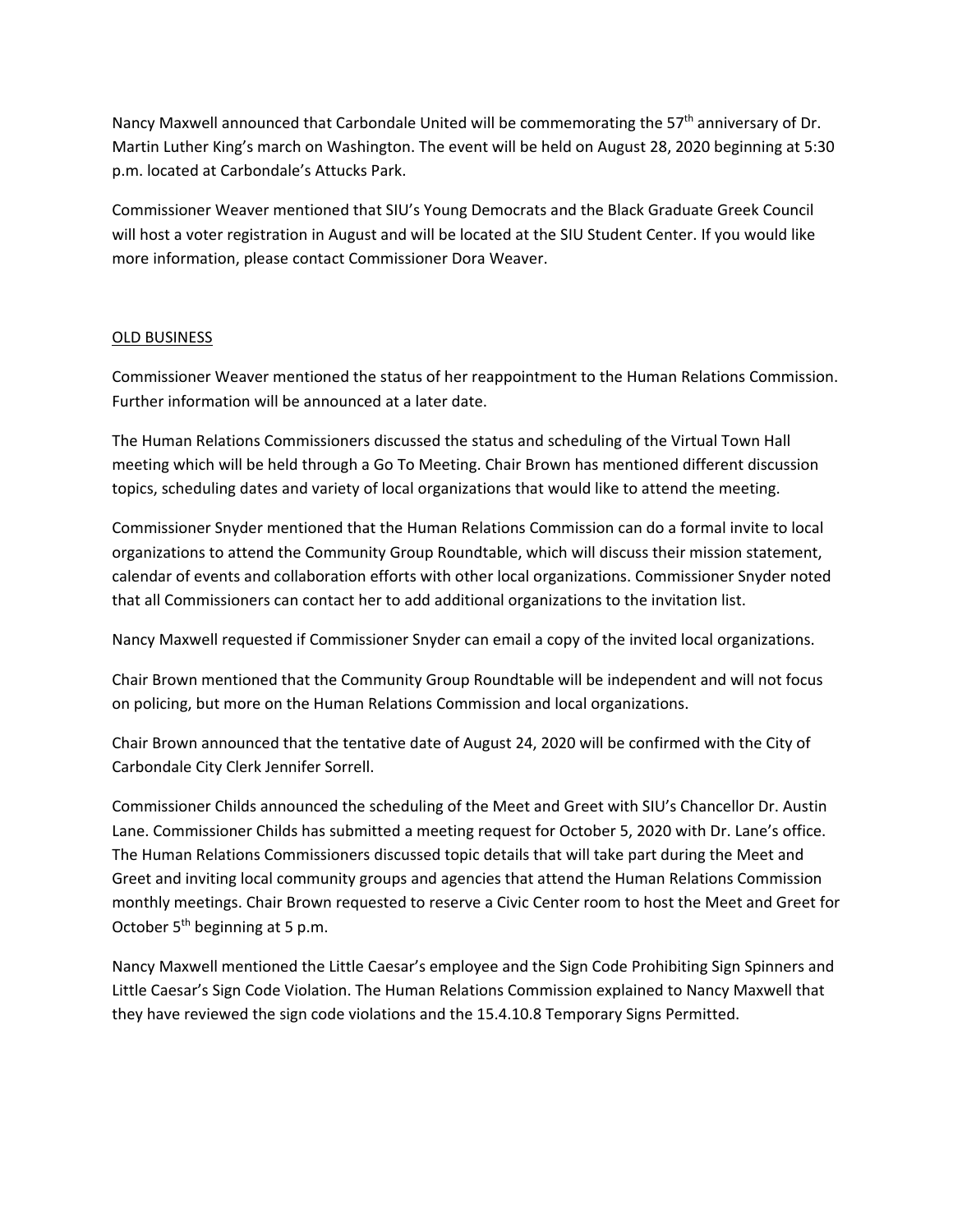#### NEW BUSINESS

Chair Brown discussed the review and submitting revisions in regards to the Affirmative Action Plan.

*ISSUES* 

None To Report

*Public Education/HRC Website* 

None to Report

*Public Forums/Events* 

None to Report

# **PUBLIC COMMENTS**

Ginger Golz discussed with the Commissioners about Police Reform, body cameras and how the public are needing to address topics to the Carbondale Police Department for discussion. Chair Brown mentioned to Ginger Golz that the body cameras topic has been discussed in previous meetings and town hall meetings.

# **COMMISSION COMMENTS**

Commissioner Snyder mentioned the areas of interests that the Commissioners wanted to focus during the Human Relations Commission Annual Retreat. Commissioner Snyder noted that she will reach out and gathering information about the Carbondale Police Department and the surrounding counties.

#### **PROCESS ASSESSMENT**

# *Study Circles Neighborhood Action Group*

None to Report

# *Sparrow Coalition Report*

Commissioner Webb announced that the Sparrow Coalition meetings are every first Tuesday of every month beginning at 9a.m. Sparrow Coalition meetings will be conducted through Zoom. If you would like to join the Sparrow Coalition meeting, please contact Commissioner Roger Webb at rowebb@hotmail.com.

Commissioner Webb announced that the *Feed My Sheep Community Kitchen* are serving meals, which will be located at Bethel A.M.E Church in Carbondale, IL.

*Neighborhood Action Group Report*

None to Report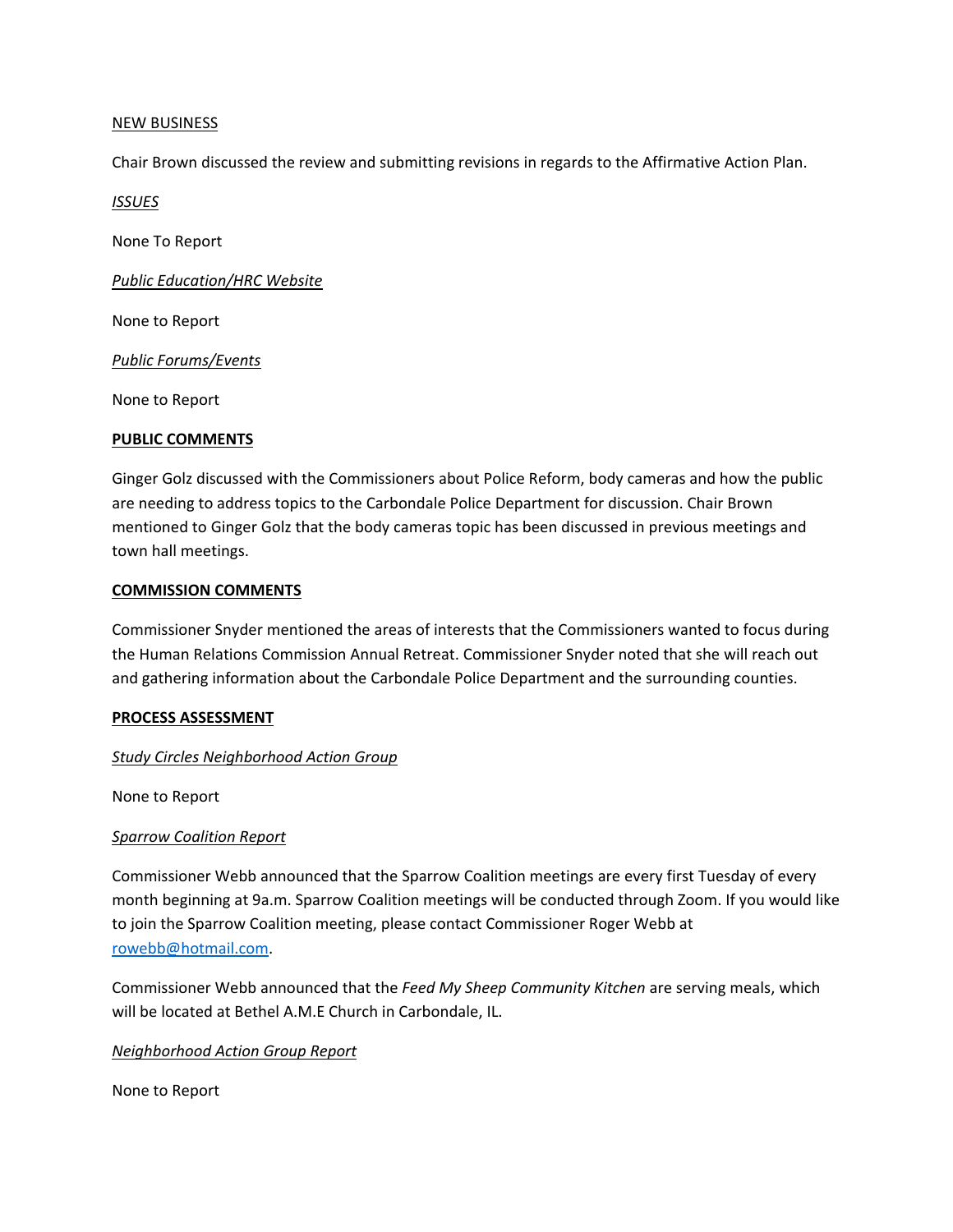# *Non‐Violent Carbondale Project Report*

None to Report

*Racial Justice Coalition*

None to Report

*Race Unity Group* 

Race Unity meetings have been meeting on Tuesday night's beginning at 7 p.m. through Zoom meetings.

Commissioner Weaver announced that Scott Martin will be relocating to Wisconsin.

#### *Carbondale United*

Nancy Maxwell mentioned the 2020 Youth Summit and addressed the community reviews.

Nancy Maxwell listed the upcoming marches for the Southern Illinois Unity Group, Blackout Tuesday, Mass Incarceration March and a Variety Show on August 22, 2020 located at Carbondale's Attucks Park.

Commissioner Weaver mentioned that SIU's Information Technology Department and My Brother's Keeper program can assist in developing a Community Group website for Carbondale United.

Chair Brown requested if Commissioner Weaver to send an invite to Mr. Norris from My Brother's Keeper to present during the September 14<sup>th</sup> Community Group Roundtable.

*Law Enforcement* 

None To Report

*Items for City Council* 

None To Report

#### **ADJOURNMENT**

Next meeting – October 5, 2020. There being no further business, Commissioner Roger Webb closed the meeting to adjourn.

Meeting adjourned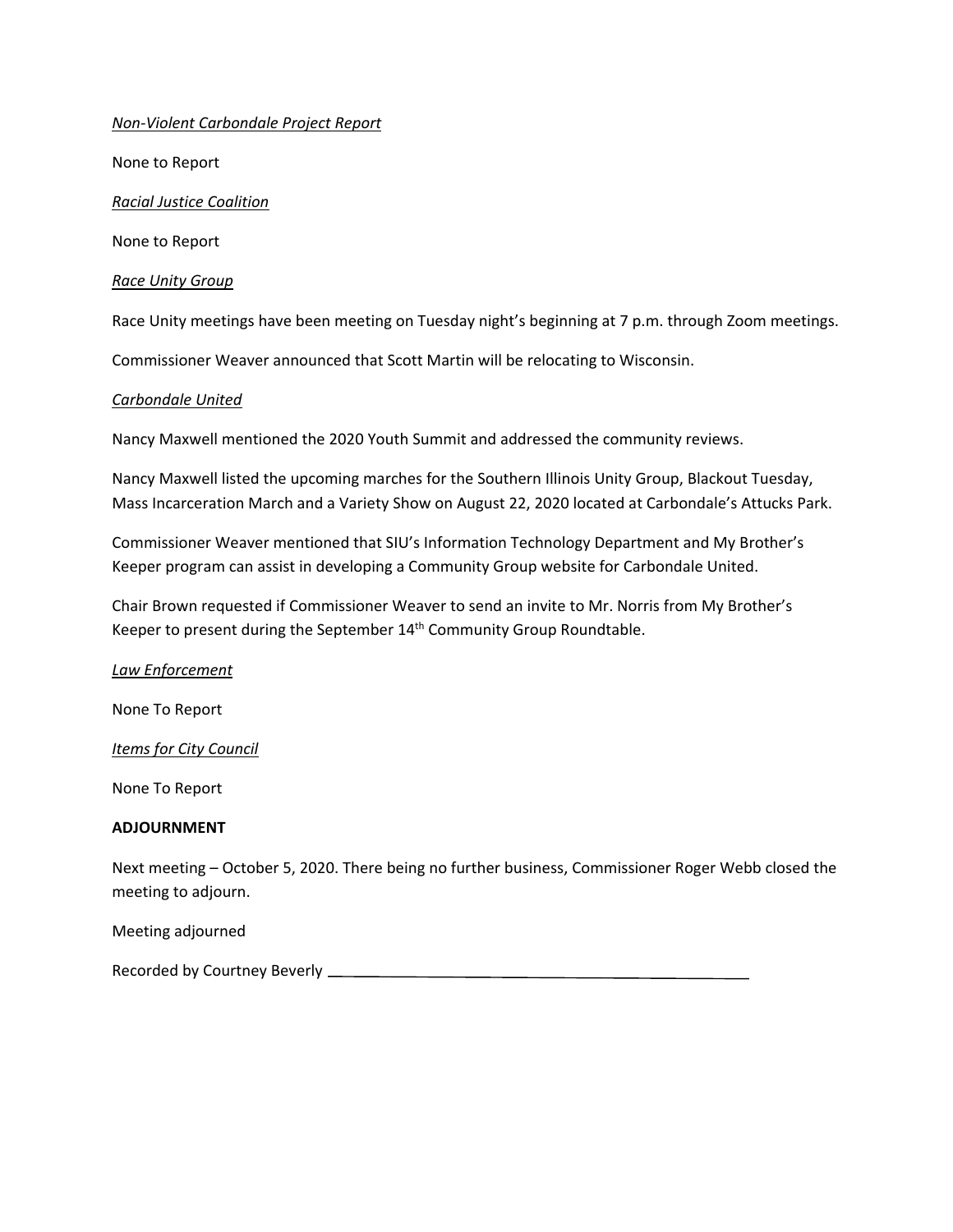

# **Carbondale Human Relations Commission** Minutes – October 5, 2020

Carbondale Civic Center ‐ 3:30pm

Commissioners Present: Anita Brown, Stephanie Brown, Dora Weaver, Roger Webb, Michelle Snyder, Joseph Brown

Commissioners (Excused): Roy Mazcuchowski

Commissioners (Unexcused): Carla Childs

Guest Present: Nancy Maxwell

SIU‐C Dept. of Public Safety Representative: None

Study Circles Staff: Sarah Heyer

Staff Present: Commission Liaison Courtney Beverly, City Clerk Jennifer Sorrell

#### CALL TO ORDER

The meeting was called to order at 3:30 p.m. by Chair Stephanie Brown

#### **MINUTES**

Motion was made by Commissioner Anita Brown and seconded by Commissioner Roger Webb to approve the minutes from the September 14, 2020 meeting. Motion carried. All Voted Aye.

#### ANNOUNCEMENTS

Chair Brown announced Sierra Allen's Grace Movement charity event flyer to all the Commissioners.

Commissioner Webb announced that SIU Chancellor Austin Lane will be meeting with the SIU Alumni Association on October 5, 2020 beginning at 5 p.m.

Chair Brown mentioned the updates to the Turley Park playground equipment and announced that construction will resume next week.

#### OLD BUSINESS

Chair Brown mentioned that Commissioner Weaver addressed if the Human Relations Commission can write a letter of support for an external search for African American Police Officers.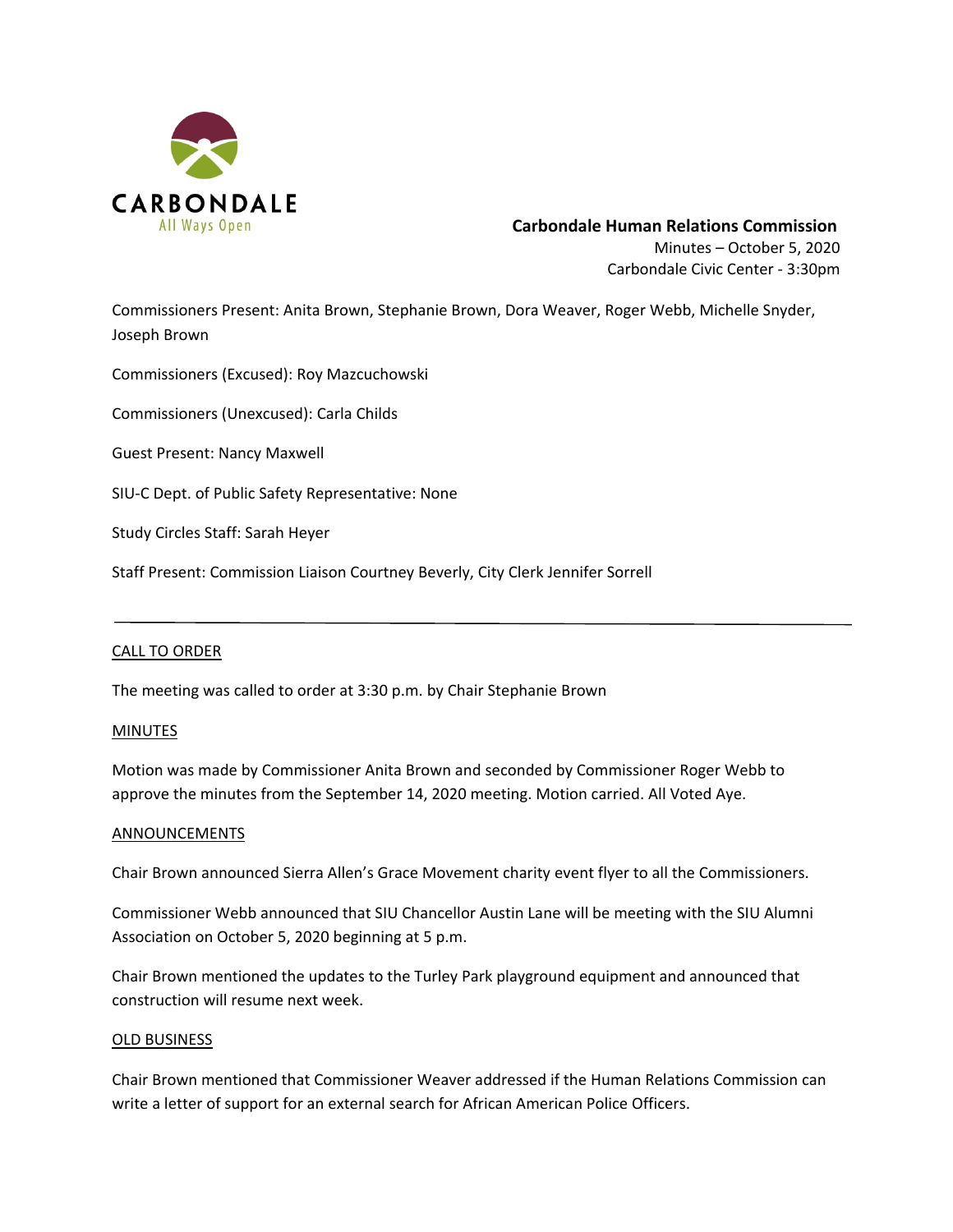Chair Brown thanked the Commissioners for the September  $14<sup>th</sup>$  meeting and the participation of all the community organizations that attended.

# NEW BUSINESS

Chair Brown mentioned that Commissioner Childs has scheduled SIU Chancellor Austin Lane to meet with the Human Relations Commission during the November  $2<sup>nd</sup>$  meeting.

Chair Brown announced that Commissioner Joseph Brown have received an email interview request from the Daily Egyptian for the Human Relations Commission.

Chair Brown mentioned that the reports for the *Improving Police Community Relations Survey* will be obtain from Commissioner Snyder and Interim Chief Reno and will be announced at a later date.

# PRESENTATION/PUBLIC EDUCATION

None to Report

# PUBLIC COMMENTS

None to Report

#### COMMISSION COMMENTS

Commissioner Weaver announced that SIU Black Graduate Greek Council and Young Democrats will host a Voters Registration Drive on September 26<sup>th</sup> and October 2<sup>nd</sup>.

Chair Brown announced the 43 $<sup>rd</sup>$  annual Virtual Freedom Fund Banquet which is scheduled for Sunday</sup> October 18th beginning at 4 p.m. Registration will be held at the Carbondale Public Library.

Chair Brown mentioned the dates and location for early voting and the 2020 Census deadline.

#### PROCESS ASSESSMENT

# *Study Circles Neighborhood Action Group*

Sarah Heyer announced the Neighborhood Alliance meeting will remain a remote meeting and addressed any updates about the Carbondale Police Department *Improving Police Community Relations Survey.*

#### *Sparrow Coalition Report*

Commissioner Webb mentioned that the Sparrow Coalition will meet the morning of October 6th.

Commissioner Webb announced that the Carbondale Warming Center will begin a fundraising drive to raise funds for the Center. Chair Brown suggested for the Sparrow Coalition to research and apply for the Illinois Treasurer's Grant.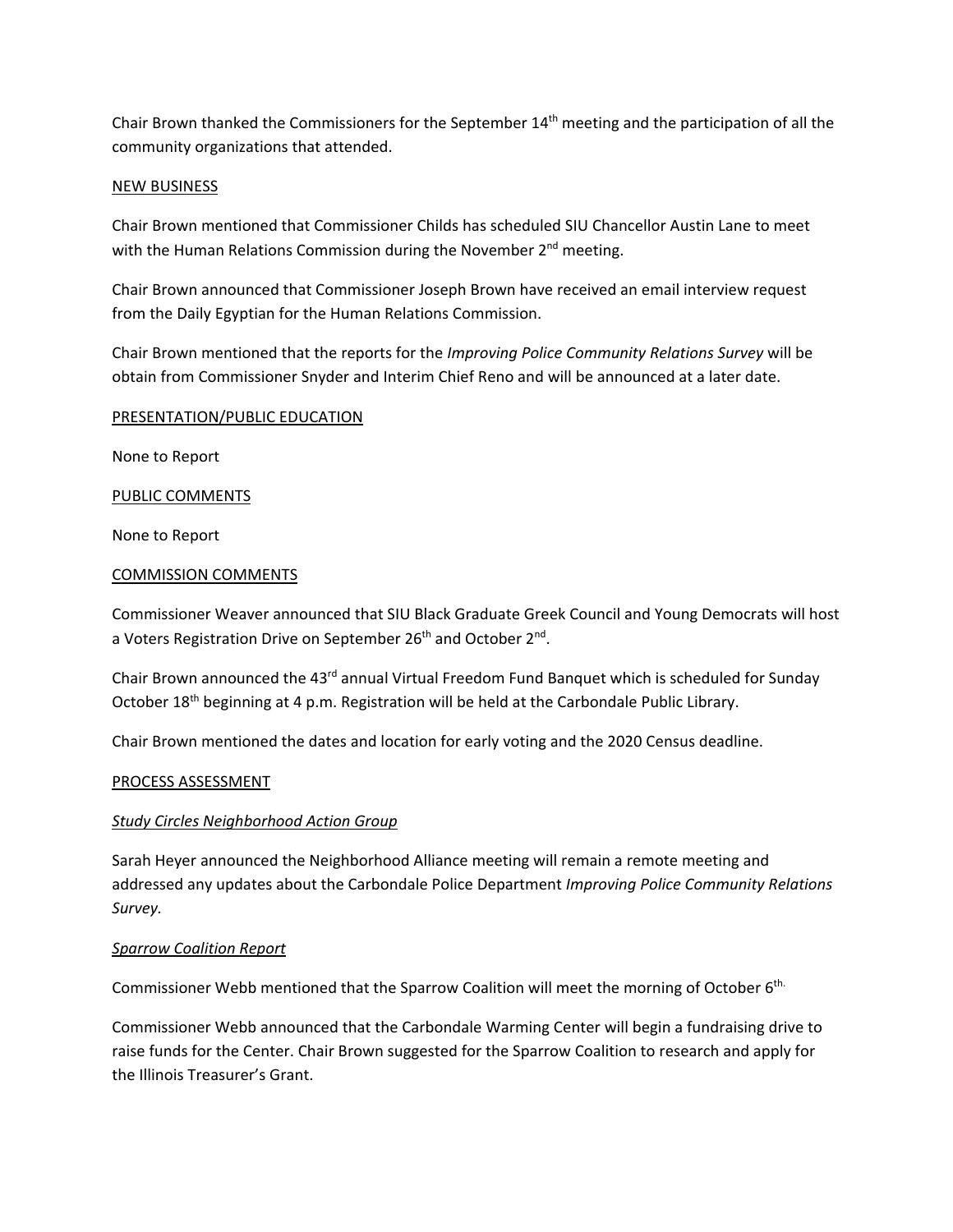# *Neighborhood Action Group Report*

None to Report

# *Non‐Violent Carbondale Project Report*

Sarah Heyer mentioned that the Non‐Violent Carbondale Project have not held a meeting.

#### *Racial Justice Coalition*

Sarah Heyer mentioned that she attended the Racial Justice Coalition meeting and mentioned a discussion about having a national search and having local community members involved on the committee.

Sarah Heyer addressed an incident that occurred at John A. Logan College about a presentation on racism and how the presentation was canceled due to the recent executive order.

# *Race Unity Group*

None to Report

# *Carbondale United*

Nancy Maxwell announced upcoming events which included: Gun Safety Summit and Adapting to Remote Learning October 24th, Stop The Violence meeting October 23rd-25<sup>th</sup>, Yoga For Her October 9<sup>th</sup>, Virtual Summit on Domestic Violence Teen Relationship October 29th, Stop The Violence March October 24<sup>th</sup>, Painting In The Park October 24<sup>th</sup>, Prayer Vigil October 25<sup>th</sup>.

#### *Law Enforcement*

None to Report

*Items for City Council* 

None to Report

#### **ADJOURNMENT**

Next meeting – November 2, 2020. There being no further business, Chair Brown closed the meeting to adjourn.

Meeting adjourned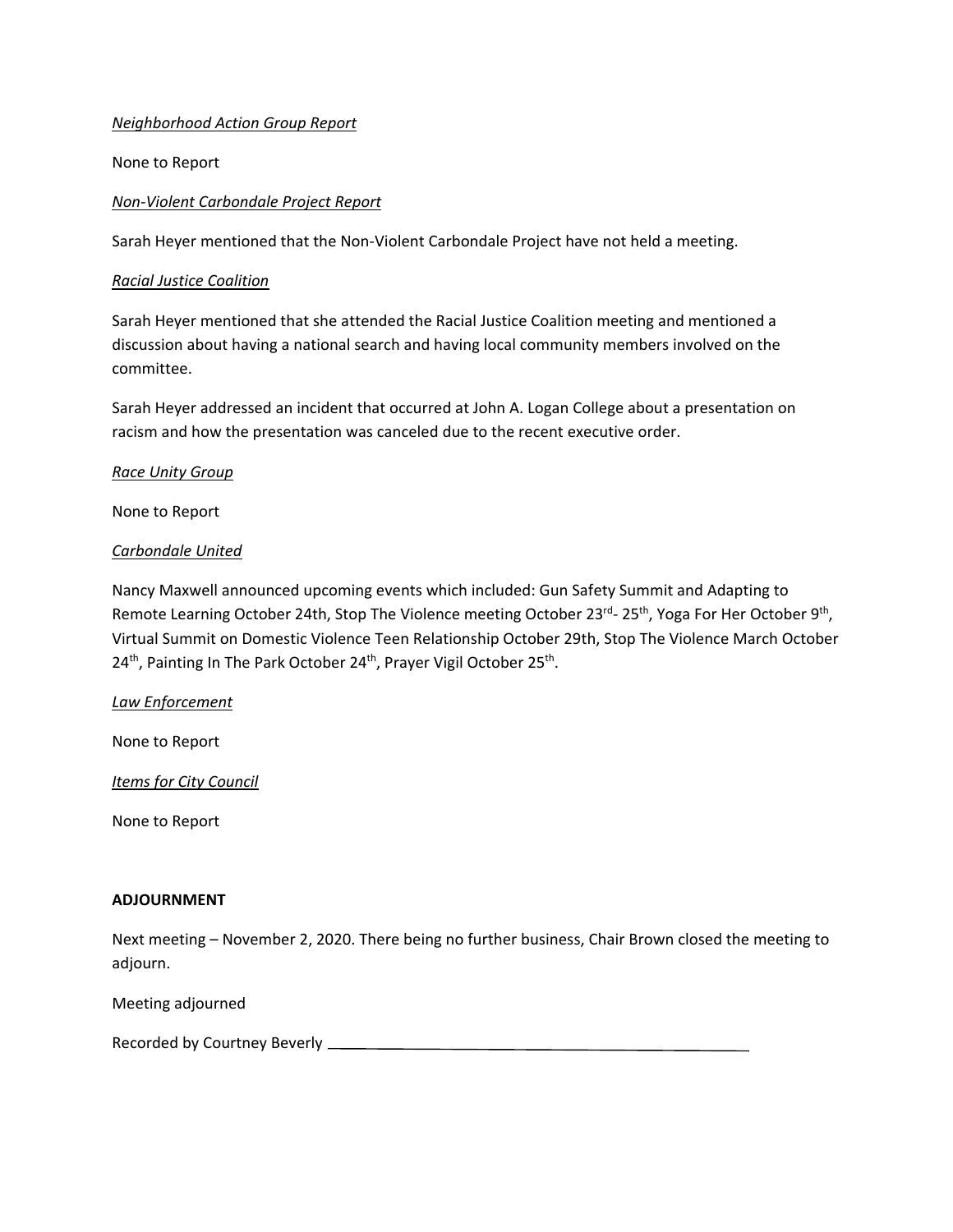

# **Carbondale Human Relations Commission**

Minutes – November 2, 2020 Carbondale Civic Center ‐ 5:00pm

Commissioners Present: Anita Brown, Stephanie Brown, Dora Weaver, Roger Webb, Michelle Snyder, Carla Childs, Joseph Brown

Commissioners (Excused):

Commissioners (Unexcused): Roy Mazcuchowsk

Guest Present:

SIU‐C Dept. of Public Safety Representative: None

Study Circles Staff:

Staff Present: Interim Chief Stan Reno, Community Resource Officer Gerald Edwards, Commission Liaison Courtney Beverly

#### CALL TO ORDER

The meeting was called to order at 5:00p.m. by Chair Stephanie Brown

#### Introduction

The Human Relations Commission met with SIU Chancellor Dr. Austin Lane and each commissioner introduced themselves. During the meet and greet they discussed the mission, history, and function of the Human Relations Commission. The discussion led to further conversations on how the Human Relations Commission is involved with the Carbondale community, SIU Campus and local organizations.

#### **ADJOURNMENT**

There being no further business, Chair Stephanie Brown closed the meeting to adjourn.

Meeting adjourned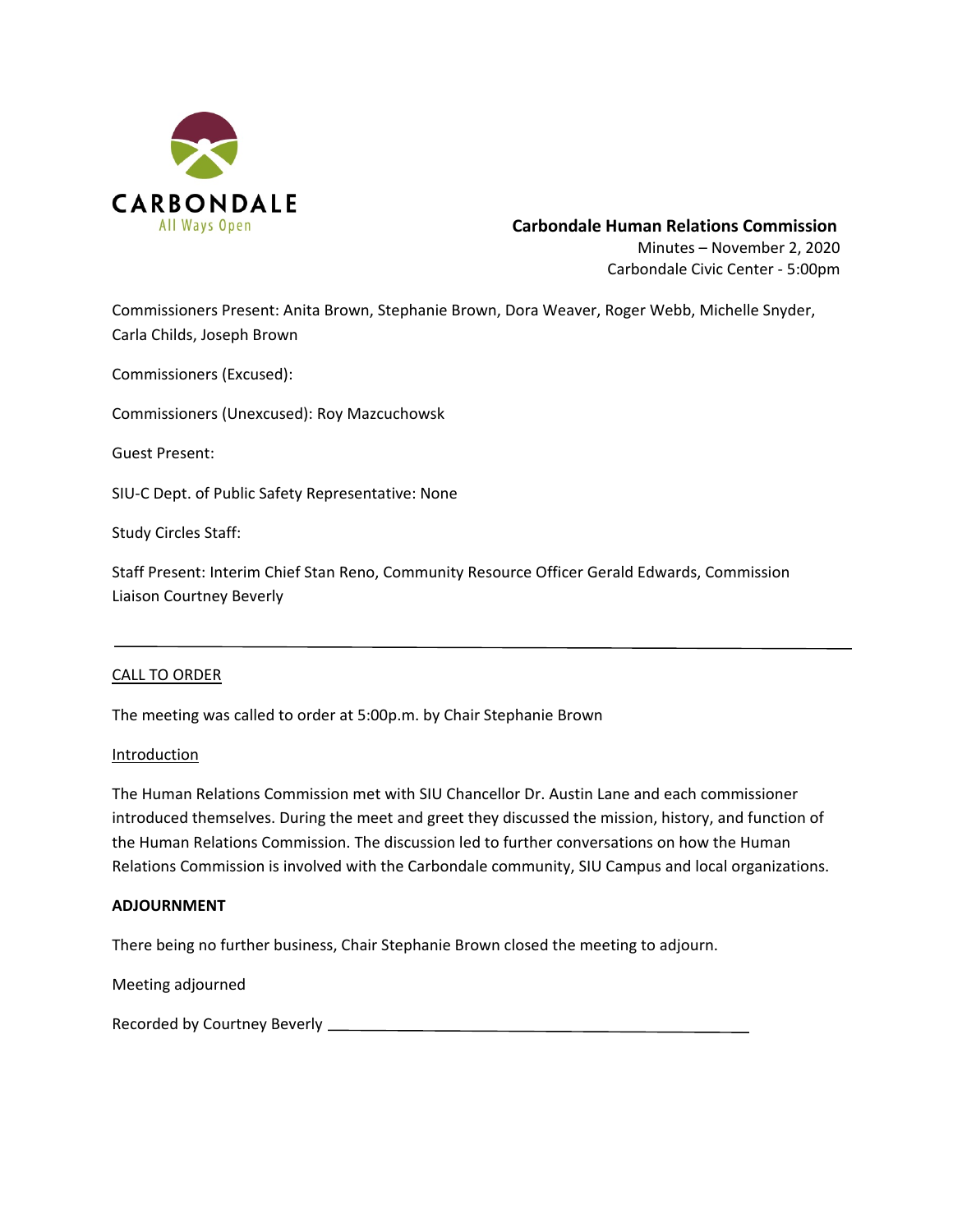

# **Carbondale Human Relations Commission**

Minutes – November 2, 2020 Carbondale Civic Center ‐ 3:30pm

Commissioners Present: Anita Brown, Stephanie Brown, Dora Weaver, Roger Webb, Michelle Snyder, Carla Childs, Joseph Brown

Commissioners (Excused):

Commissioners (Unexcused): Roy Mazcuchowsk

Guest Present: Kayla Estes

SIU‐C Dept. of Public Safety Representative: None

Study Circles Staff: Sarah Heyer

Staff Present: Interim Chief Stan Reno, Community Resource Officer Gerald Edwards, Commission Liaison Courtney Beverly

#### CALL TO ORDER

The meeting was called to order at 3:30p.m. by Chair Stephanie Brown

#### MINUTES

Motion was made by Commissioner Joseph Brown and seconded by Commissioner Anita Brown to approve the minutes from the October 5, 2020 meeting. Motion carried. All Voted Aye.

#### **ANNOUNCEMENTS**

Chair Brown announced the ribbon cutting for the Carbondale's All‐Inclusive Playground at Turley Park phase one on November 16 2020 beginning at 12p.m.

Chair Brown mentioned that Carbondale District 165 Superintendent has resigned on June 30, 2020 and the Board of Education are currently accepting qualified applicants for the Superintendent position.

#### OLD BUSINESS

None To Report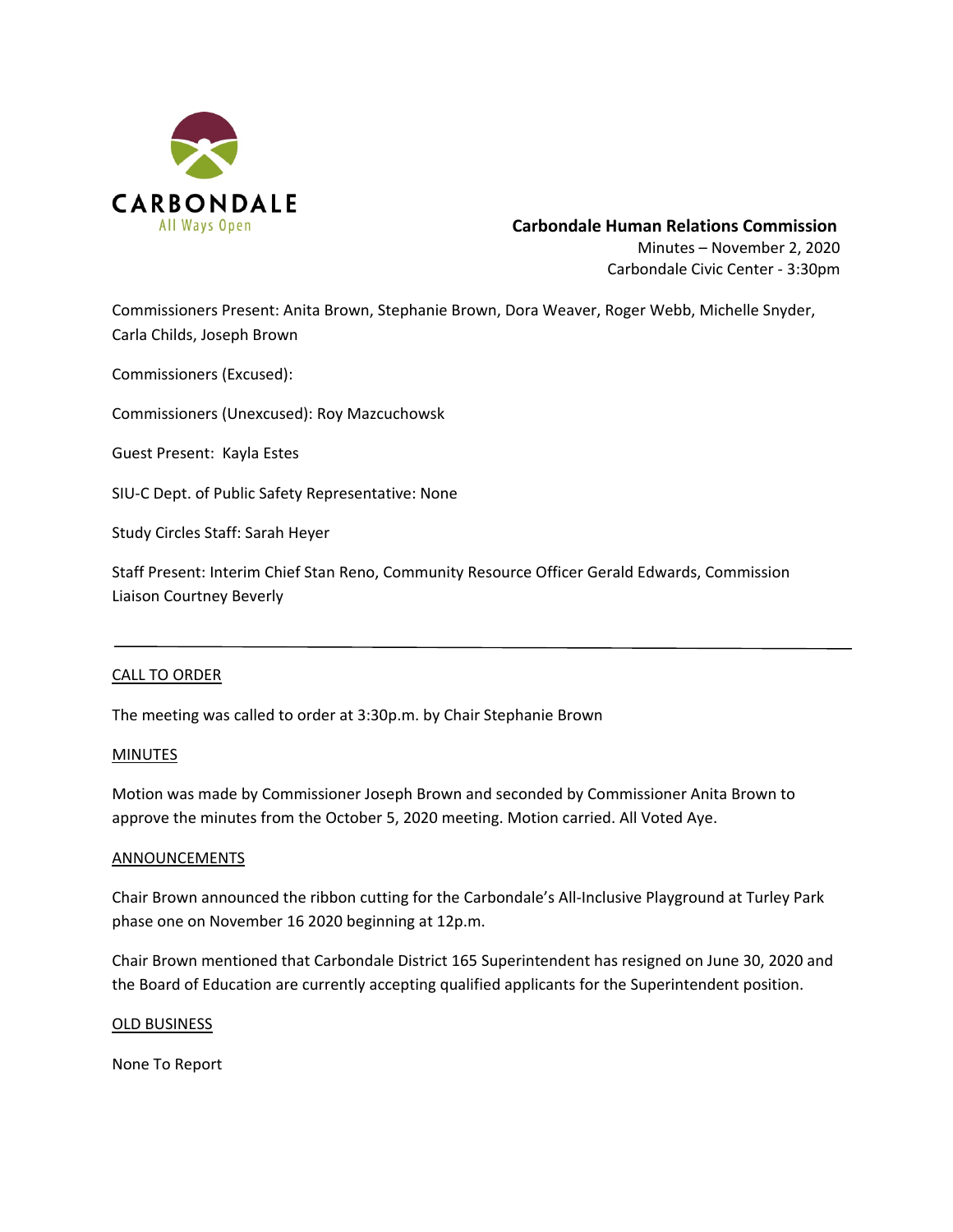# NEW BUSINESS

Commissioner Joseph Brown mentioned the November 3, 2020 Presidential election and the safety and concerns of the public.

Interim Chief Reno mentioned that a march is planned for Wednesday November 3, 2020 starting at the Carbondale Town Square Pavilion to Senator Paul Simon Federal Building which will begin at 5 p.m.

Interim Chief Reno announced the Carbondale Police Department Coat Drive and addressed the safety measures of collecting coats for families this winter.

Commissioner Webb mentioned that the Carbondale Interfaith Council "Spirit of Christmas", will be collecting financial donations and the deadline for contributions is November 15, 2020.

*ISSUES* 

None To Report

*Public Education/HRC Website* 

None to Report

*Public Forums/Events* 

None to Report

#### **PUBLIC COMMENTS**

None to Report

#### **COMMISSION COMMENTS**

Commissioner Anita Brown mentioned the book *"Caste: The Origins of Our Discontents"* written by Isabel Wilkerson. Commissioner Brown requested if guest Jennifer Pellow could discuss and review the book during the Human Relations Commission December meeting.

#### **PROCESS ASSESSMENT**

# *Study Circles Neighborhood Action Group*

None to Report

#### *Sparrow Coalition Report*

Commissioner Webb announced that the Sparrow Coalition meeting will be held on November 10, 2020 beginning at 9 a.m. located at the First Christian Church in Carbondale, IL. If anyone is interested in attending the meeting please contact Roger Webb at rowebb@hotmail.com.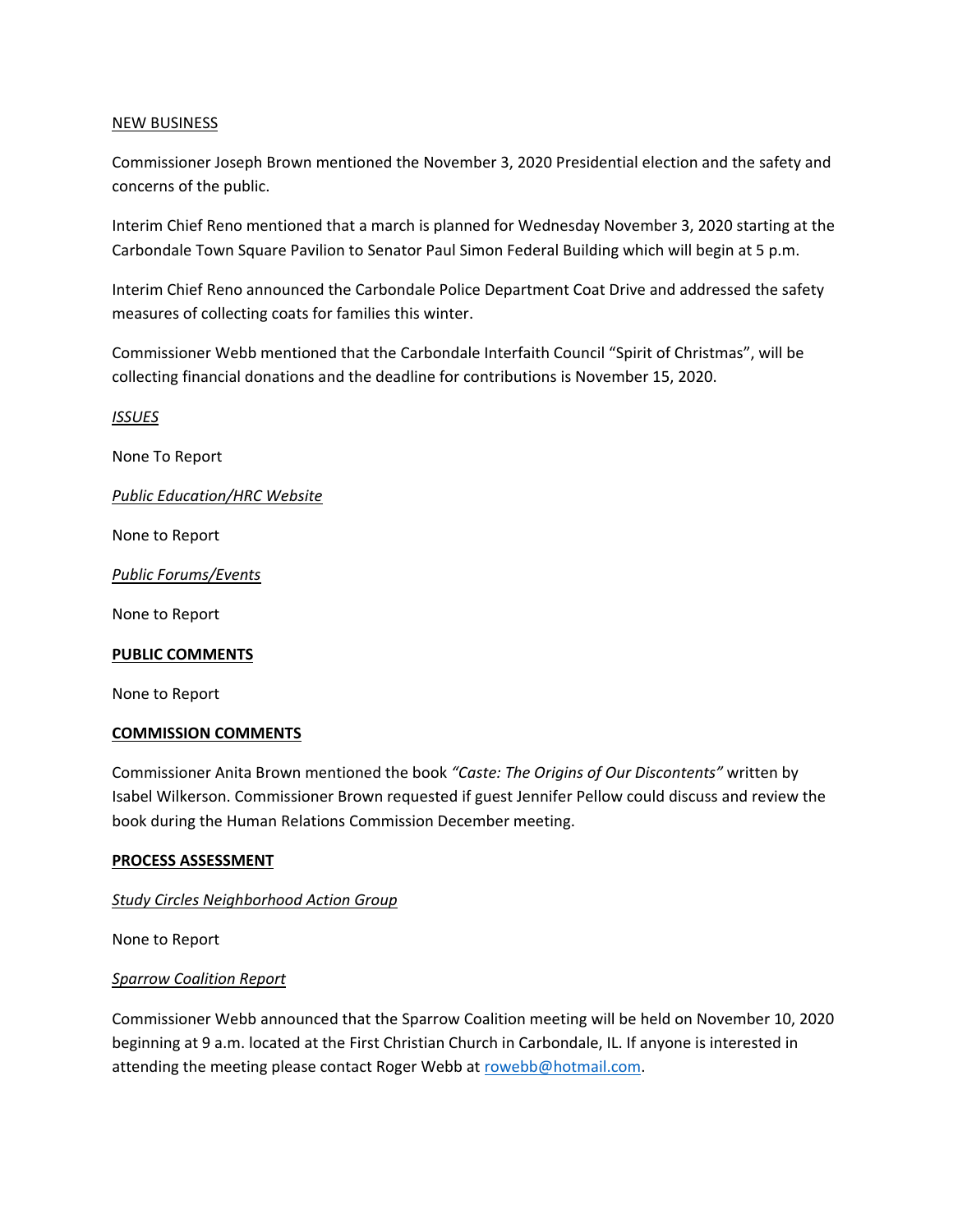Commissioner Webb mentioned the Carbondale Warming Center and updated the Human Relations Commissioners on the assistance being received by local churches and organizations. Commissioner Webb also announced the financial donations being received for the Carbondale Warming Center which will continue to operate until April 2021.

# *Neighborhood Action Group Report*

Sarah Heyer announced that the Neighborhood Action Group meeting will meet on Wednesday November 4, 2020.

# *Non‐Violent Carbondale Project Report*

None to Report

*Racial Justice Coalition*

None to Report

# *Race Unity Group*

Commissioner Weaver announced attending the Race Unity Group meeting for the month of November.

# *Carbondale United*

Commissioner Weaver mentioned that Carbondale United met with local organizations and discussed activities on how to stop the violence and have researched how to obtain a Violence Intervention Grant.

# *Law Enforcement*

Interim Chief Reno announced that retired Carbondale Police Sergeant Gerald Edwards has returned to the Carbondale Police Department as a Liaison to the Carbondale Community and will assist in community programming and department recruitment.

On October 20, 2020 the Carbondale Police Department and Saluki Patrol met with students, staff and faculty to discussed current events, policing, policing in Carbondale and SIU campus.

Interim Chief Reno announced several programs that are in development at the Carbondale Police Department which will range from an apprenticeship program and a Five on Five program.

Interim Chief Reno discussed and answered questions on public safety for citizens and local businesses in regards to the November 3, 2020 Presidential election.

# *Items for City Council*

None To Report